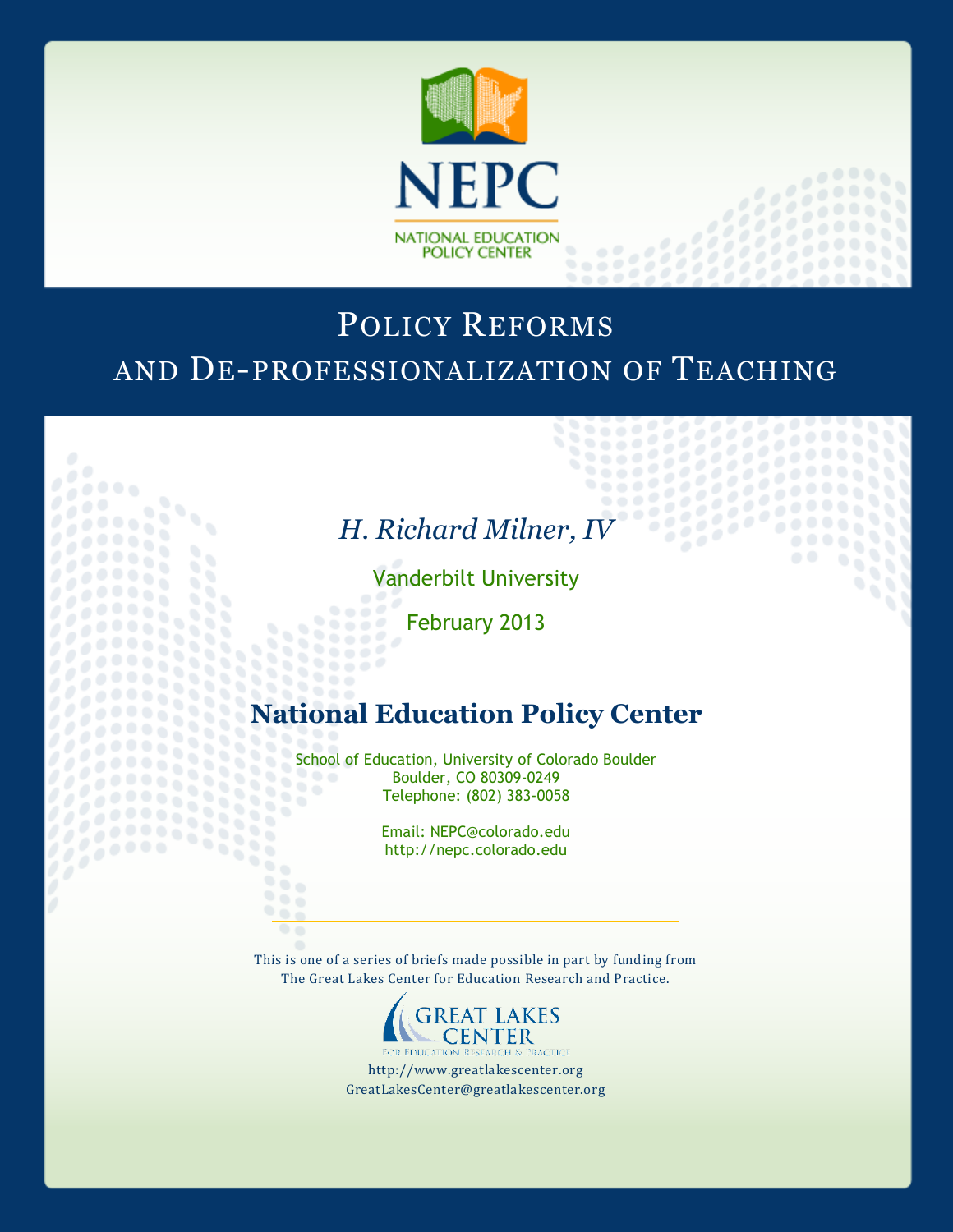**Kevin Welner** *Project Director*

**Don Weitzman** *Academic Editor*

**William Mathis** *Managing Director*

**Erik Gunn** *Managing Editor*

Briefs published by the National Education Policy Center (NEPC) are blind peer-reviewed by members of the Editorial Review Board. Visit http://nepc.colorado.edu to find all of these briefs. For information on the editorial board and its members, visit: http://nepc.colorado.edu/editorial-board.

Publishing Director: **Alex Molnar**

#### **Suggested Citation:**

Milner, H.R. (2013). *Policy Reforms and De-professionalization of Teaching*. Boulder, CO: National Education Policy Center. Retrieved [date] from http://nepc.colorado.edu/publication/policy-reforms-deprofessionalization.

*This material is provided free of cost to NEPC's readers, who may make non-commercial use of the material as long as NEPC and its author(s) are credited as the source. For inquiries about commercial use, please contact NEPC at nepc@colorado.edu.*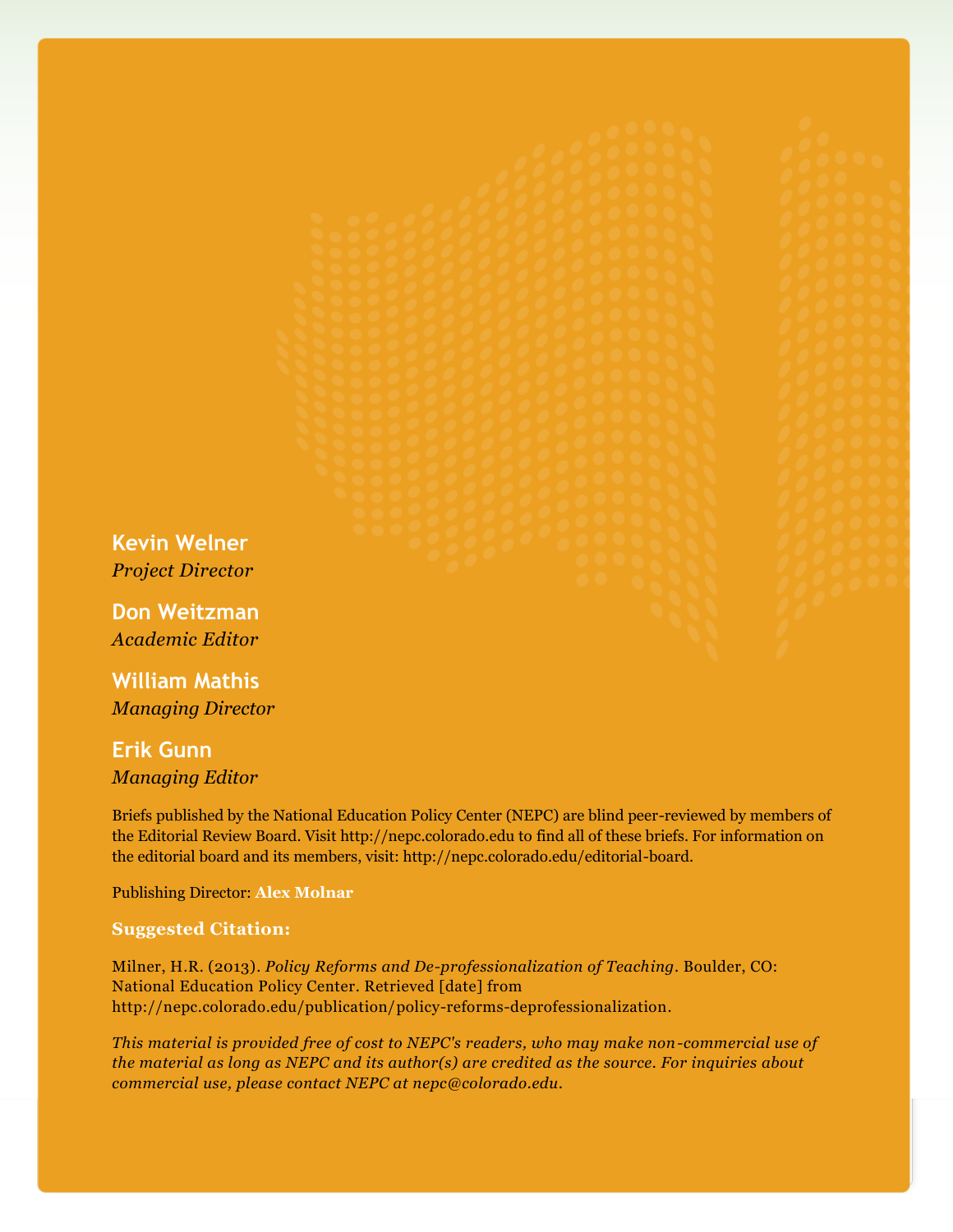## POLICY REFORMS AND DE-PROFESSIONALIZATION OF TEACHING

## *H. Richard Milner IV, Vanderbilt University*

## **Executive Summary**

This brief discusses how three recent popular educational reform policies move teaching towards or away from professionalization. These reforms are (1) policies that evaluate teachers based on students' annual standardized test score gains, and specifically, those based on value-added assessment; (2) fast-track teacher preparation and licensure; and (3) scripted, narrowed curricula. These particular policy reforms are considered because of their contemporary prominence and the fact that they directly influence the way teaching is perceived.

This analysis demonstrates that these three reforms, on the whole, lower the professional status of teaching. The pattern is nuanced, however. For instance, value-added teacher evaluation policies could be viewed as increasing professional status by their heavy emphasis on the role teachers can play on student achievement. To the contrary, valueadded policies can be considered *de-professionalizing*: pressuring teachers to mechanically teach to tests while systematically devaluing the broader yet essential elements of teaching. Alternative, fast-track teacher preparation programs, such as Teach For America, purport to recruit from academic elites, which can be seen as a step towards professionalization. At the same time, fast-track teacher preparation and licensure programs de-professionalize teaching by the lack of focus on pedagogical training, the small amount of time dedicated to preparing teachers to teach, the assignment of inexperienced personnel to the most challenging schools, and the itinerate nature of these teachers. Scripted and narrowed curriculum could be said to move teaching closer to professional status by defining what should and will be covered. To the contrary, scripted and narrowed curriculum moves teaching away from professionalization by not allowing teachers to rely on their professional judgment to make curricula decisions for student learning, with the consequent sacrifice of higher-level learning, creativity, flexibility, and breadth of learning.

#### **Recommendations**

When the positive and negative effects of these three reforms are weighed together, the scale indicates they are far more de-professionalizing than professionalizing. As the quality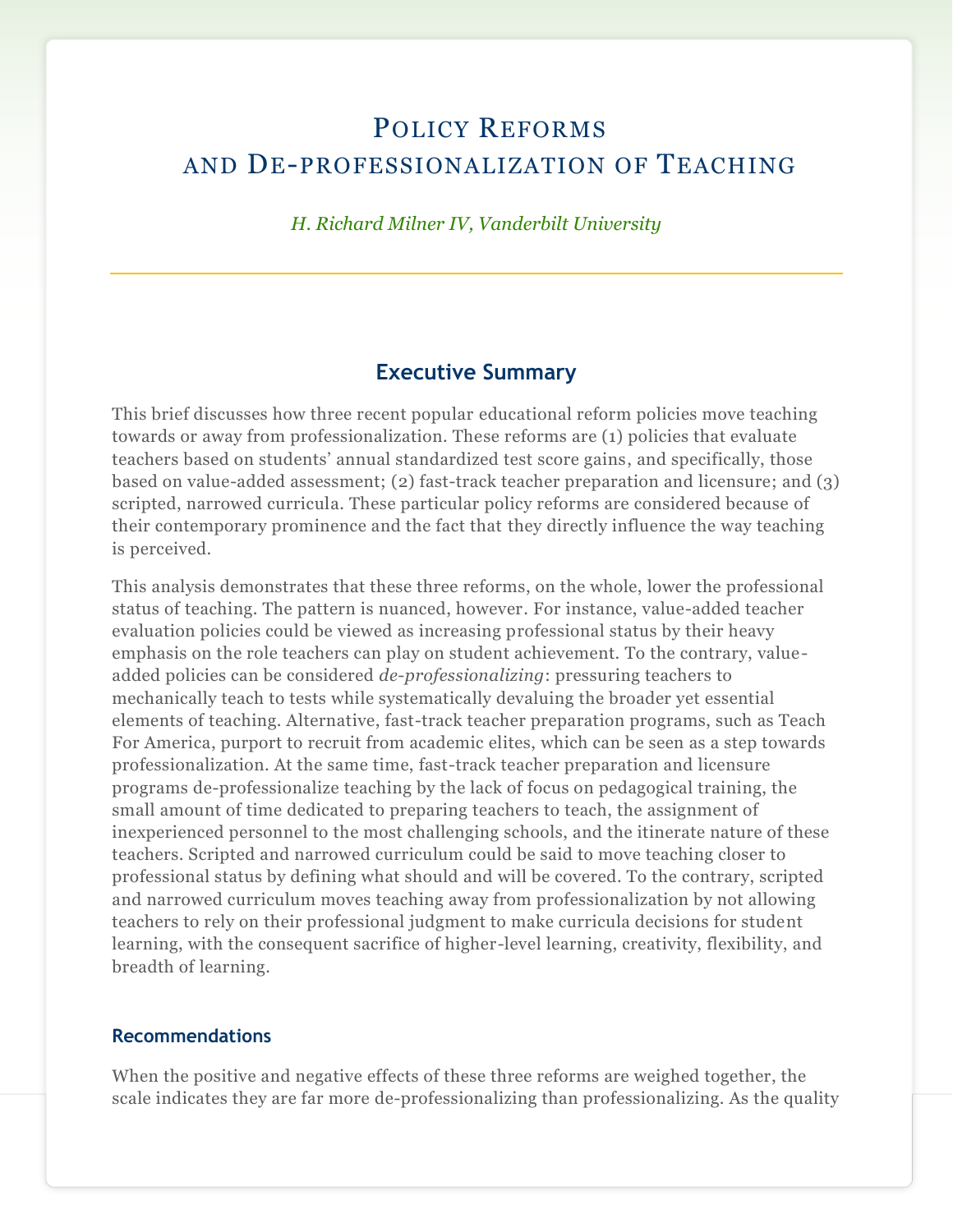of education provided to the nation's children is dependent upon the professional competencies of teachers, policymakers are provided with the following recommendations:

- As test-based policies such as value-added teacher assessment are prone to excessive error and misclassification and do not validly measure the range of skills necessary for effective teaching, **a moratorium should be placed on their use**  until a satisfactory level of accuracy can be achieved in teacher evaluation systems.
- Traditional teacher training programs should consider the extent to which they prepare teachers to make professional judgments, meet the full range of student needs, build positive working conditions, and negotiate and balance multiple layers of bureaucratic pressures. The same questions apply to alternative or fast-track teacher preparation programs. **Policymakers should carefully consider the broader and long-range effectiveness of existing fast-track programs**  before expanding or creating new programs of this sort.
- Scripted, narrow curricula can serve a valuable role for novice and underqualified teachers and in locations where an articulated curriculum is not available. They do not represent the full range of necessary learning opportunities for all students in all locations, however. Thus, **a broadening, not narrowing, of the curriculum is needed.** This can only be accomplished by a partial or complete decoupling from test scores the sort of high-stakes consequences that compel the narrowed curriculum.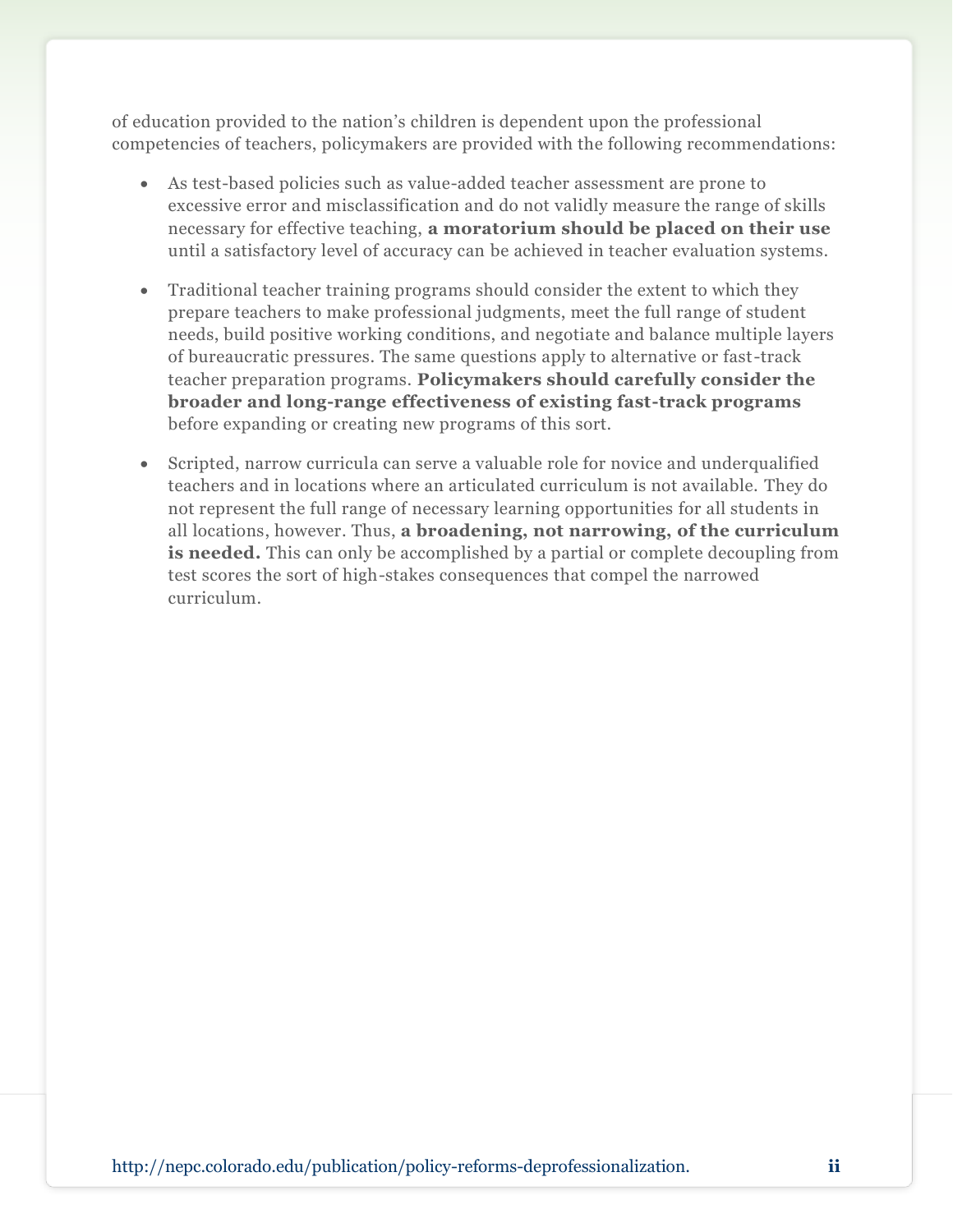## POLICY REFORMS AND DE-PROFESSIONALIZATION OF TEACHING

## **Introduction**

Since the 20th century, educators have stressed that teaching is complex work requiring particular, specialized kinds of knowledge and skills to be effective. <sup>1</sup> Educators have sought to professionalize<sup>2</sup> teaching, hoping to dispel the idea that teaching is an occupation that anyone can do with success. This push for teacher professionalization has been characterized as a "movement to upgrade the status, training, and working conditions of teachers."<sup>3</sup> Rotherham explained that "true professions are structured like medicine and law."<sup>4</sup> Unlike fields such as medicine, engineering, or law, many believe that one is simply "born to teach," or that if teachers have good intentions or knowledge in a subject matter area like mathematics or history, they will be able to teach effectively. Teaching has been seen as a semi-profession, as an occupation unworthy of professional status. <sup>5</sup> Perhaps because of the compulsory nature of education in the United States and the historical profiles of teachers, teaching has not necessarily been considered or treated as a true profession by the public. Indeed, perceptions of teaching as less than a profession are common inside as well as outside of education.

The perceived status of the teaching profession is the result not only of the general public<sup> $6$ </sup> but of those of other professions and those within teaching itself. According to Ingersoll and Merrill, several dimensions characterize a profession: (1) advanced education ensuring that those in a field receive professional development and other opportunities for training, knowledge development, and skill-building; (2) disposition towards the profession—ensuring that its members have the opportunity to develop professional attitudes about their work in the service to others; and (3) environmental conditions being deliberate in constructing organizational and working spaces conducive to production and success.7 Drawing on work by Ingersoll, Alsalam, Quinn and Bobbitt,<sup>8</sup> Connelly and Rosenberg added several additional defining frames of professionalization. They reported that knowledge construction, both in terms of professional training and induction into teaching, is essential. Establishment of this knowledge and support for the professionals acquiring it were stressed, since professionals develop over time. Professionals are expected to specialize, to develop and "maintain expertise in what they practice." <sup>9</sup> Connelly and Rosenberg determined that professions trust and expect autonomous professional judgment from its practitioners. Further, professionals receive lucrative, competitive pay for the work they do.

Building from sociology, Ingersoll and Merrill framed professionalization around several indicators: "credential and licensing levels, induction and mentoring programs for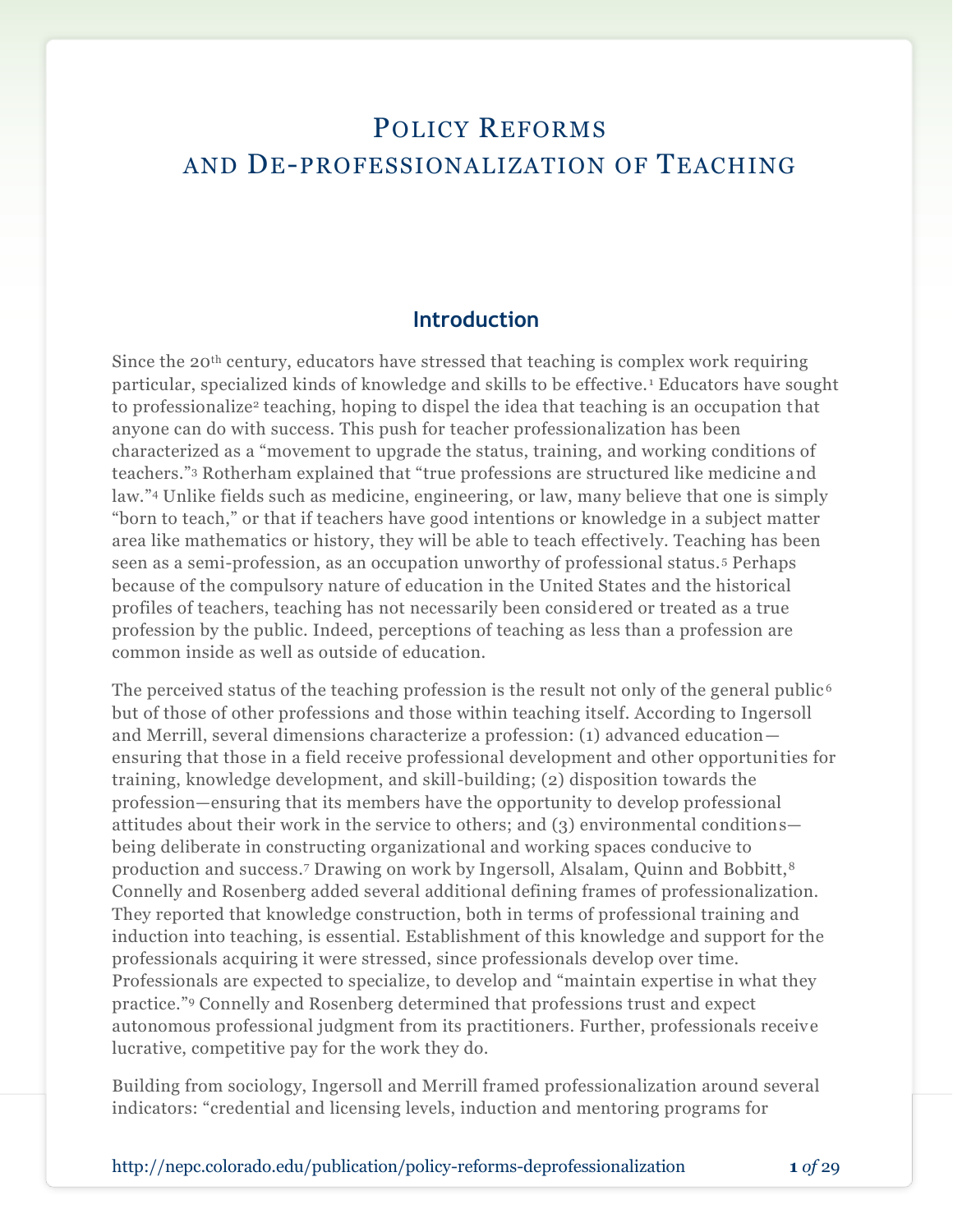entrants, professional development support, opportunities and participation, specialization, authority over decision making, compensation levels, and prestige and occupational social standing."<sup>10</sup>

Challenges to the professionalization of teaching are multifaceted. For instance, teacher preparation is in flux. Unlike countries such as Finland, New Zealand and Italy, the U.S. has few systematic structures to determine agreed-upon areas of teacher development related to their preparation, knowledge, skills and dispositions. <sup>11</sup> The absence of a single

## *There are many unresolved questions about whether teaching is in fact considered a profession and whether it should be.*

route into teaching makes it difficult for those either inside or outside teaching to characterize it as a true profession. The lack of control by teachers over the development and implementation of their curricula also stifles professionalization. If teachers are reading from a predetermined pacing guide or script or are teaching to a test they had no input in developing, they are not drawing much from their professional knowledge and judgment, as other professionals are able and expected to do.

Indeed, there are many unresolved questions about whether teaching is in fact considered a profession and whether it should be. While research in a survey study has revealed that prospective teachers believed teaching is a profession, <sup>12</sup> others come to a different conclusion.<sup>13</sup> For instance, Myers found that teaching falls "far short" of achieving professional status.<sup>14</sup> It is beyond the scope of this brief to resolve whether teaching should be considered a profession. However, it does assume that highly qualified and professionalized teaching advances the short- and long-term quality of education in the nation.

This brief discusses how three recent high profile reform policies move teaching towards or away from professionalization. These reforms are (1) policies that evaluate teachers based on students' annual standardized test score gains, exemplified by value-added models, which are the focus here; (2) fast-track teacher preparation and licensure; and (3) scripted, narrowed curricula. These particular policy reforms are considered because they directly influence the practices of most teachers and have a bearing on how those inside and outside of teaching perceive and support the field.

## **Teacher Evaluation Policies**

In the name of accountability and increased teacher quality, growth models are used to evaluate teachers based on student-performance growth on standardized tests, generally reading and mathematics tests in grades 3-8.<sup>15</sup> While there are a number of growth models, this brief looks specifically at value-added models because of the intense interest they have received in recent years. All states in the U.S. incorporate some version of standardized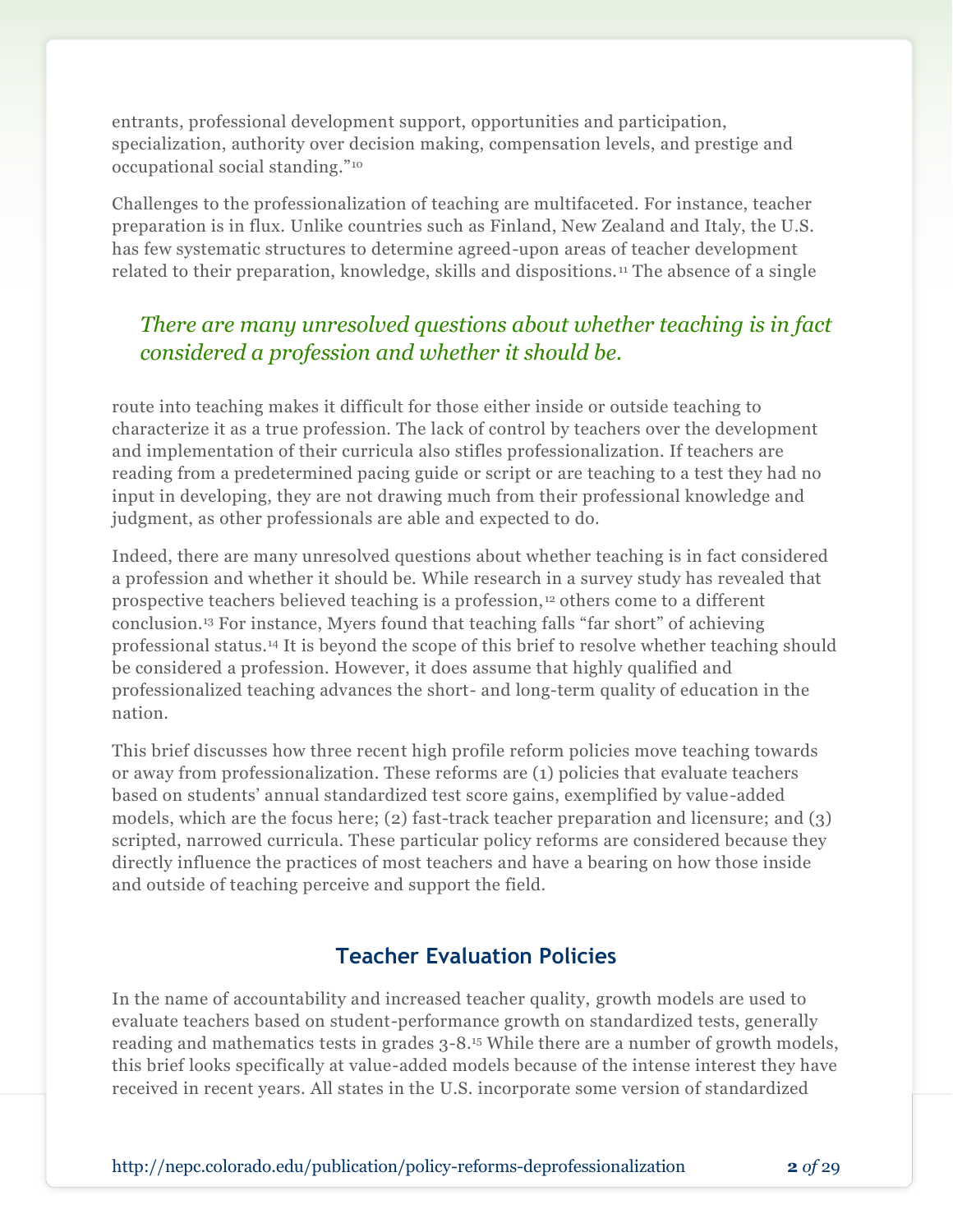testing to gauge student performance.<sup>16</sup> The utilization of these data to evaluate teacher quality is known as value-added assessment.<sup>17</sup> States, districts, and schools use these data in a variety of ways, including teacher termination and incentive pay, as well as to assist teachers in improving their practices.<sup>18</sup> As value-added assessment is a recent policy reform, how might it move teaching closer to or further from professionalization?

## **Towards Professionalization**

By definition, one might argue that true professions have or should have an evaluative structure in place to determine professionals' effectiveness. In this view, value-added assessment can serve as a mechanism to professionalize teaching because it provides a standardized system to evaluate teachers based on student test-score gains. However, there are many problems with the value-added approach, and until they are adequately addressed, it will be difficult for educators and the public to develop confidence in the technique. For instance, factors outside a teacher's control influence student test scores, <sup>19</sup> including the amount of time parents spend with their children on homework and parents' educational level and income.<sup>20</sup> Durso maintained that "value assigned to the teacher by the prediction method is often called the teacher effect, though generally the extent to which it is caused by the teacher, rather than factors out of the teacher's control, is difficult to determine."<sup>21</sup> Durso's analysis points to the likelihood that value-added formulas cannot adequately address the diversity of learners and the different characteristics and needs of students from day to day. To reiterate, Harris explains that "policies do not account for the fact that student outcomes are produced by more than just schools."<sup>22</sup> Value-added models and practices fail to account for the range of variables shaping student performance, some inside of school, such as teachers and their instructional practices, as well as those outside of school, such as poverty, homelessness, and the location of the home and school.<sup>23</sup>

Measurement concerns are also pervasive regarding value added.<sup>24</sup> Mathis explained:

Lawmakers should be wary of approaches based in large part on test scores: the error in the measurements is large—which results in many teachers being incorrectly labeled as effective or ineffective; relevant test scores are not available for the students taught by most teachers, given that only certain grade levels and subject areas are tested; and the incentives created by high-stakes use of test scores drive undesirable teaching practices such as curriculum narrowing and teaching to the test.<sup>25</sup>

Briggs and Domingue found that methodological error in value-added models is significant and should be taken into account. <sup>26</sup> A major concern is the margin of error associated with characteristics of particular teachers in measuring teacher quality in isolation from the social environment in which teachers teach and students learn.<sup>27</sup> This error results in frequent misclassification of teacher performance, which, in turn, raises fundamental ethical questions about the use of value-added methods for high-stakes decision making.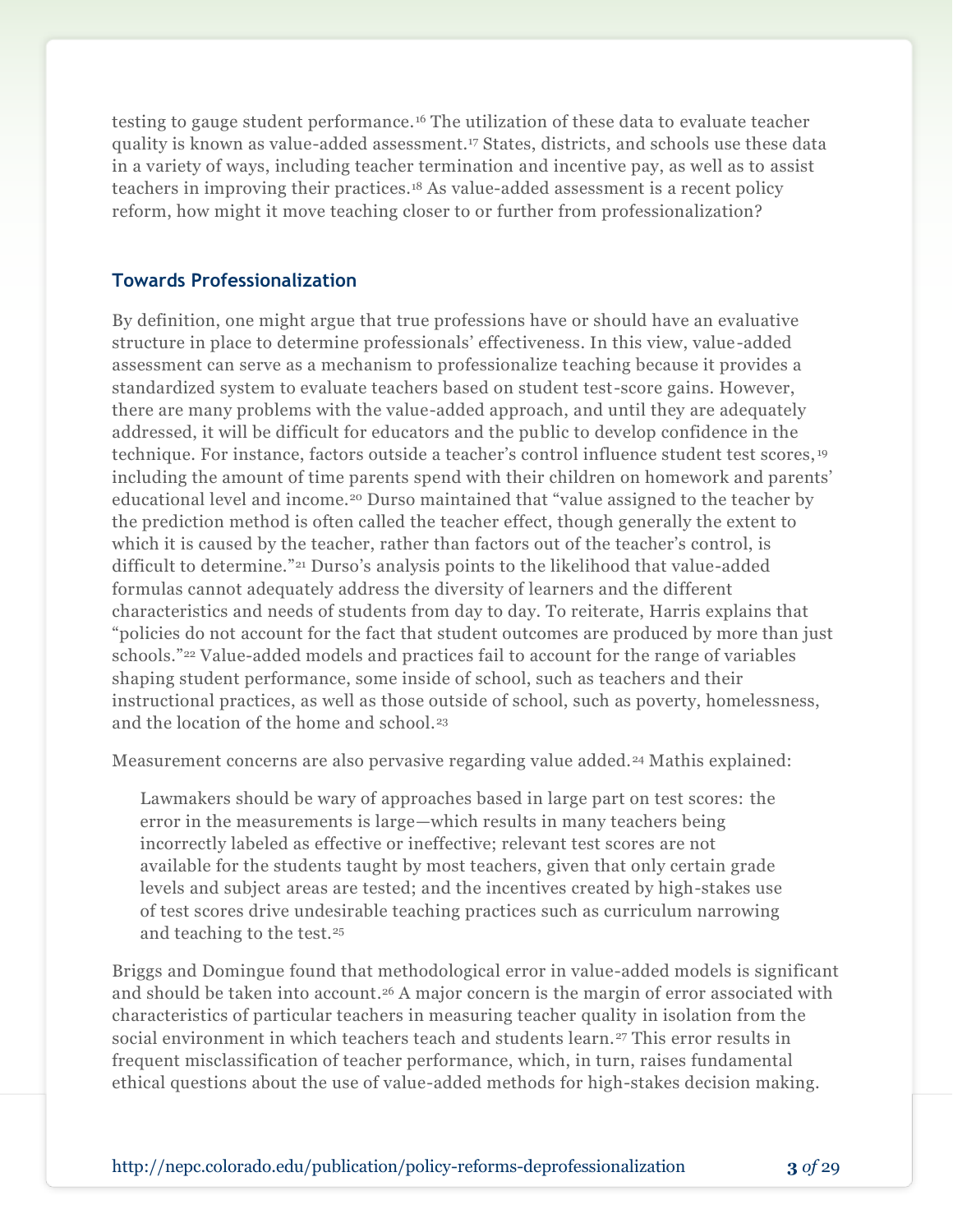Still, although many concerns exist regarding value-added, it can be viewed as moving teaching closer to professionalization by providing a tool for districts to determine student growth on standardized tests. The focus on value added suggests that teachers, indeed, matter.<sup>28</sup> The emphasis on assessing teachers through value added actually helps the field and the general public understand that teachers can make a significant difference with students. Zurawsky declared that "recent studies show clearly that a student can learn more from one teacher than from another and that teachers and schools matter." <sup>29</sup> Yet, individual teachers may have more impact on one group of students than with another. Thus, the actual effect size of teacher effectiveness is debatable. Studies of value-added models for teacher accountability suggest that "teachers differentially affect student learning and growth in achievement. This literature suggests that teacher effects are large, accounting for a significant portion of the variability in growth, and that they persist for at least three to four years."<sup>30</sup>

Sanders and Horn maintained:

The effectiveness of the teacher is the major determinant of student academic progress.

Teacher effects on student achievement have been found to be both additive and cumulative with little evidence that subsequent effective teachers can offset the effects of ineffective ones. For these reasons, a component linking teacher effectiveness to student outcomes is a necessary part of any effective educational evaluation system.<sup>31</sup>

Mathis, however, concludes that notwithstanding the importance of teachers to student achievement, their effect size is small: "[T]eacher quality is among the most important within-school factors affecting student achievement. However, research also suggests that teacher differences account for no more than about 15% of differences in students' test score outcomes."<sup>32</sup>

While the research and policy community may disagree on the actual effect size of teachers, the emphasis on value added sends the message that teachers and teaching matter. Educators and the public may thereby be directed to focus on the assumed power teachers can have even though (1) other factors beyond teachers and teaching influence student test-score performance, and (2) serious methodological problems exist with the use of value-added assessment.

## **Towards De-professionalization**

Value-added models owe much of their appeal to common-sense notions that teacher quality should be measured and compared through some form of systematic evaluation. The danger is that these models may be adopted without proper consideration of their intricate nuances and statistical limitations, the variability in how these measurements are implemented, and the neglect of other vital information that should be considered in evaluating teacher effectiveness. The point is that when news and other media report about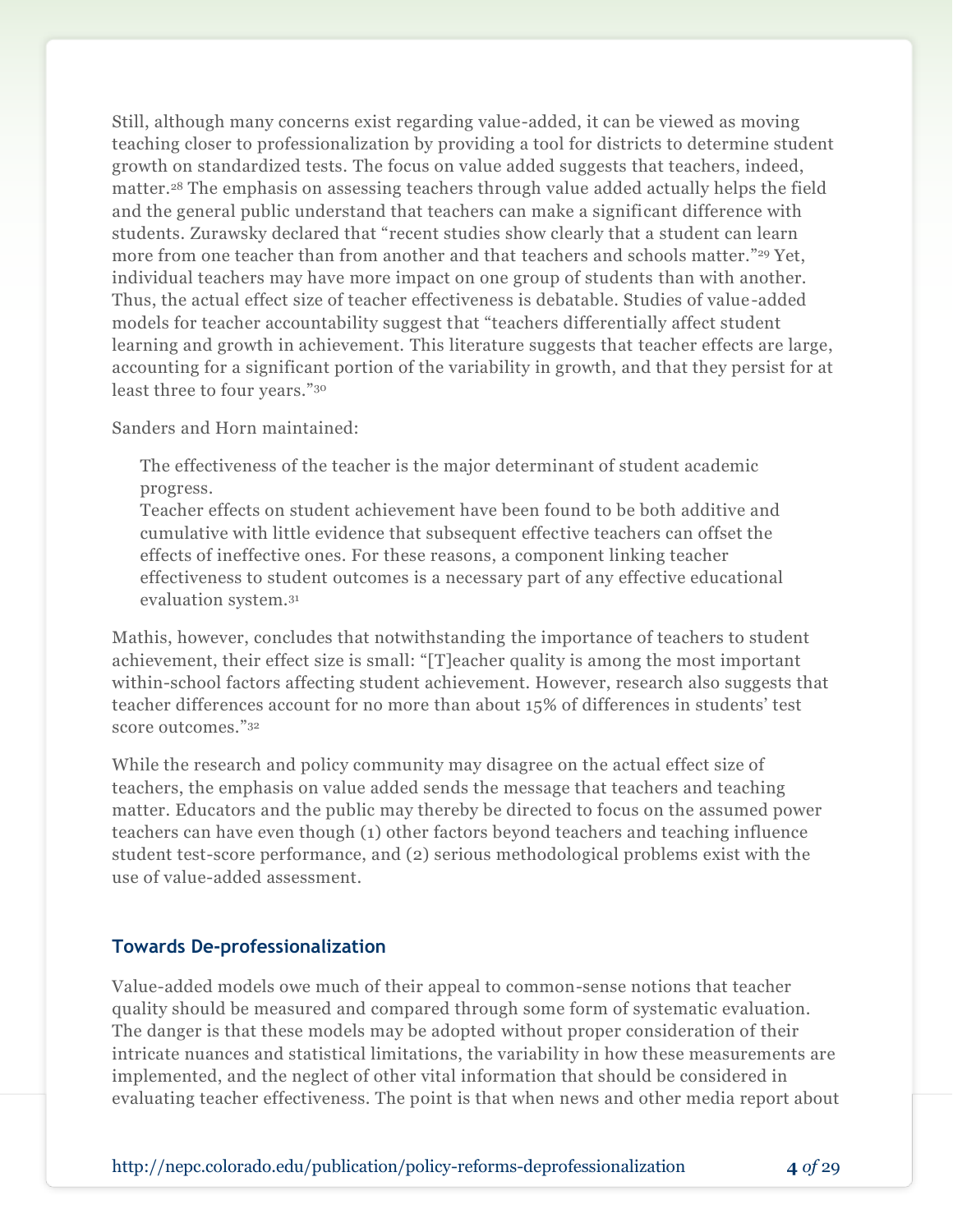the effectiveness and ineffectiveness of teachers and teaching based mostly on the rise or fall of test scores and without other necessary information to make well-rounded judgments, the field of teaching is subject to unwarranted public criticism and consequently de-professionalization. Indeed, Durso explained that "it is the single score of the teacher-linked effect, particularly the effectiveness classification categories…that the lay reader will be drawn to, and these are unreliable,"33

Teachers are often pressured to teach to a test in order to ensure that student growth is evident on exams that do not allow them to rely on their professional judgment. In this way, value-added measurement moves teaching further away from professional status. Williamson and Morgan describe a performance agenda that dominates much of educational policy and results in decreased time "for teachers to connect with, care for and attend to the needs of individual students."<sup>34</sup> Bureaucratic structures that prevent teachers from being responsive to aspects of student development that go beyond student test score gains<sup>35</sup> are at the heart of teacher de-professionalization. As Ladson-Billings points out, teachers must be concerned about students' social success as well as their measured academic achievement on standardized examinations.<sup>36</sup> That is, teachers need to help students with other dimensions such as how to understand, analyze, operate, succeed and function with others both inside and outside of school. Especially in under-served communities, such as those found in some urban environments, researchers agree that teachers should be responsive to student needs that go beyond scores on standardized tests.<sup>37</sup> The need to focus on aspects of student development beyond test score gains is linked to what Delpit called school dependence of some students. <sup>38</sup> In other words, some students rely on educational institutions more than other students for academic, social, and emotional development.

Thus, an exclusive focus on standardized tests can leave school dependent students underserved. Value-added models have forced many teachers to *teach to a test* in the name of accountability, teacher quality, and student gains, narrowly defined. <sup>39</sup> It has been argued that the pressure brought by value-added systems encourages robotic teaching.<sup>40</sup> Clearly, teachers' professional judgment is marginalized by student-test-score pressure. In some cases, teachers' jobs depend on the scores and gains of their students, <sup>41</sup> yet the use of standardized tests for teacher evaluation has not been shown to be a valid and generalizable practice.<sup>42</sup> The push for high test scores undermines the very essence of teachers' creativity and their ability to be responsive to the particular needs of their students, varying as they do from student to student, year to year, and classroom to classroom. Their ability to draw from and put into practice their professional judgment is compromised..

The overarching emphasis on value added raises additional questions: What about all the knowledge and skills students acquire that never show up on standardized tests? Why is some knowledge more important than other knowledge, and who decides the relative importance of different types of knowledge?<sup>43</sup> Criticisms are common among those both inside and outside of education when teachers teach to these tests, but teachers may feel as if they have no choice. Teachers feel the pressures from within and outside of teaching and act accordingly.<sup>44</sup> This does very little to boost teachers' confidence and their overall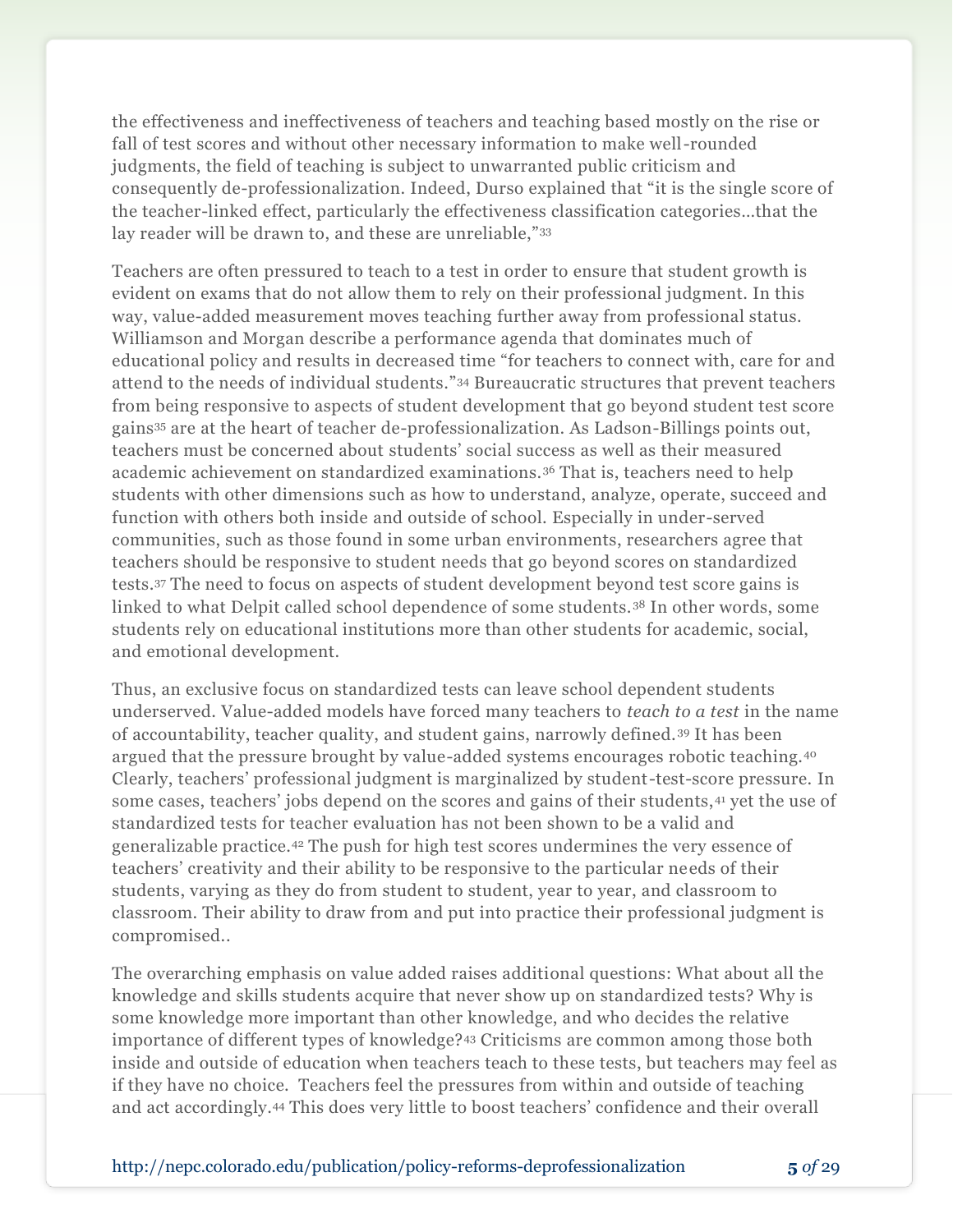conception of themselves as professionals trusted to make important decisions for their students.

Thus, when the media report gains—or the lack thereof—or when they simply report results on standardized tests, the confidence and public perception of teachers and teaching may be compromised. In this way, the media seem to feed public ambivalence and opinions that teachers are weak and that teaching is not a profession because it has insurmountable problems.<sup>45</sup> Logically, people are concerned and want teachers and the field of teaching "fixed." Still, teachers and their teaching are only one component, albeit a critical one, of what can be called a test score crisis.

Some have responded to the pressures to increase test scores in an extreme manner. For instance, in the Atlanta Public School System, evidence points to teachers and administrators having changed students' answers on the state's competency examination, the Criterion Referenced Competency Test. An investigation indicated "widespread" cheating in the system.<sup>46</sup> Such practices cheat students and also degrade the educational system. The cheating debacle certainly does not increase confidence in teaching or teachers. Pressure associated with value added seems to have played a role in the decision to cheat. Amrein-Beardsley, Berliner and Rideau conducted a study with teachers to determine their cheating practices and developed a taxonomy of cheating to account for the different ways in which teachers in their study defined cheating:

The purpose of this study was to investigate the types of, and degrees to which, a sample of teachers in Arizona were aware of, or had themselves engaged in testrelated cheating practices as a function of the high-stakes testing policies of No Child Left Behind. A near census sample of teachers was surveyed, with valid responses obtained from about 5 percent, totaling just over 3,000 teachers. In addition, one small convenience sample of teachers was interviewed, and another participated in a focus group. *Data revealed that cheating occurs and that educators can be quite clever when doing so*. But how one defines cheating makes it difficult to quantify the frequency with which educators engage in such practices [emphasis added]. 47

By putting a premium on what takes place on one test rather than on what takes place over the entire teaching year, value-added assessment creates pressures and incentives for cheating, which further contributes to moving teaching away from professional status.

## **Summary**

Value-added assessment seems to move teaching both closer to and further from professional status. On balance, the weight of the evidence indicates it is more deprofessionalizing than professionalizing. Certainly, it is necessary to hold teachers accountable to ensure they provide the best environments and opportunities for student learning. In this sense, value-added assessment offers a standardized model that districts across the country can adopt to evaluate teachers, potentially moving teaching towards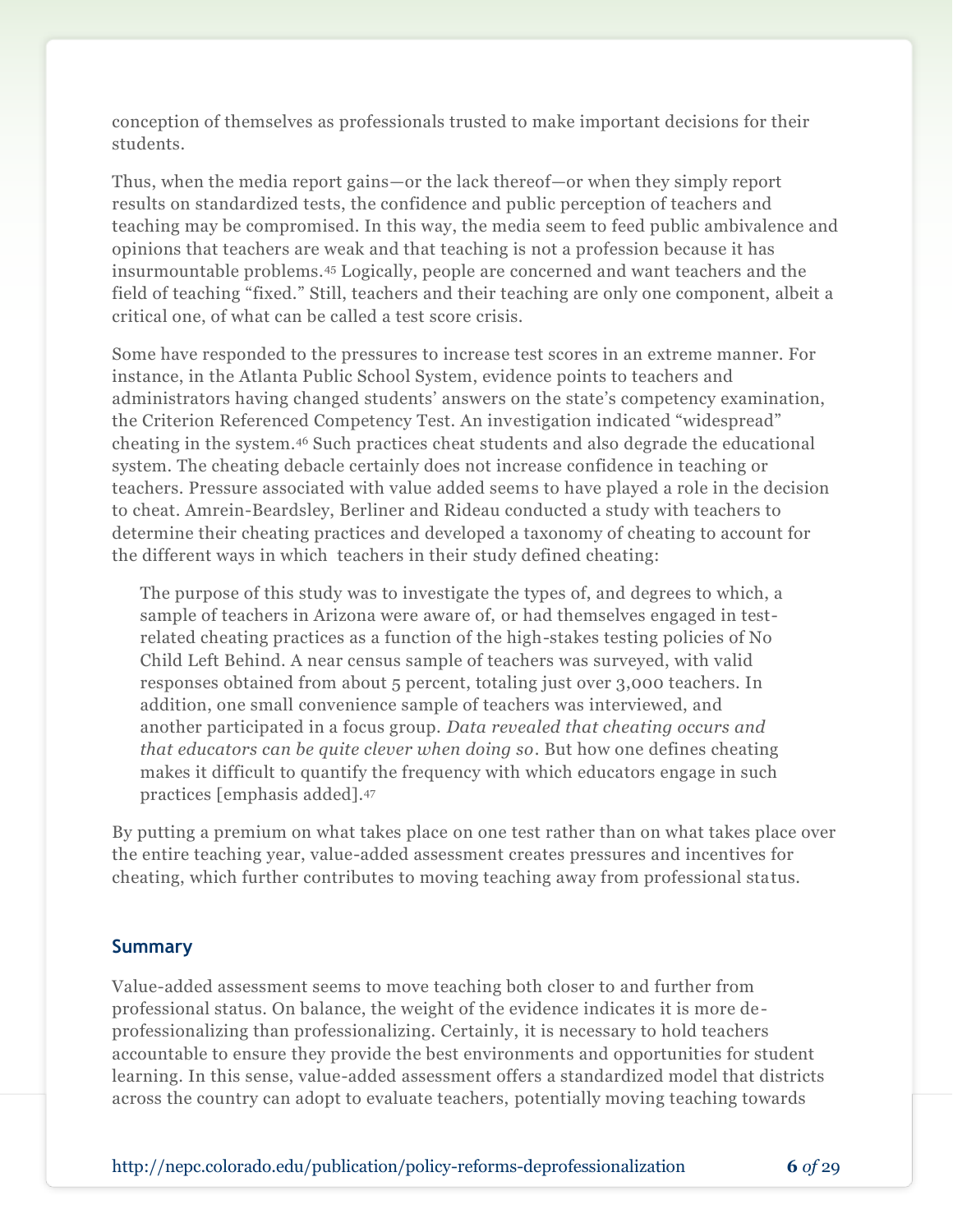professionalization. Moreover, value-added assessment focuses educators and the public on the role teachers may play in student learning.

With the reliance on student test score gains, however, teachers lose their ability to make professional decisions and judgments because someone else, outside of the classroom, determines what should and should not be emphasized in curriculum and instructional decision-making. Teachers are seen to "add value" only when student test scores improve. Standardized tests only measure a particular dimension of knowledge, when students may (and should) be exposed to other learning. Most troubling is the high error band in valueadded models, which precludes their ethical use for high-stakes decision making.

Value-added models may also be harmful to teacher professionalization because of public perception of under-nuanced test score results. Negative messages about teachers' abilities often emerge from discussions of value added in the media. So, while it may in some respects move teaching toward professionalization, the push for and utilization of valueadded models may simultaneously de-professionalize teaching by negatively influencing public and scholarly perceptions of teachers and teaching. This contradictory dynamic is summarized in Table 1.

| Value Added                                                     |                                                                                                                 |  |
|-----------------------------------------------------------------|-----------------------------------------------------------------------------------------------------------------|--|
| Professionalize                                                 | De-professionalize                                                                                              |  |
| <b>Standardized evaluation system</b><br><b>Teachers matter</b> | Pressure on teachers to teach to a<br>test<br>Under-nuanced reporting of<br>teacher effectiveness through value |  |
|                                                                 | added<br><b>Responses of pressure from value</b><br>added: teachers cheating to<br>increase student test scores |  |

## **Table 1: Professionalizing and De-professionalizing Aspects of Value-Added Assessment**

## **Alternative, Fast-track Teacher Preparation**

If there is a consensus that teacher quality matters, there is less agreement that teacherpreparation programs matter. Teacher shortages in the U.S., particularly in mathematics and science, complicate the issues of how (and if) teachers should be trained, for how long, and at what cost. Vasquez Heilig, Cole and Springel found that "staffing schools is becoming increasingly difficult, especially in historically low-performing schools; schools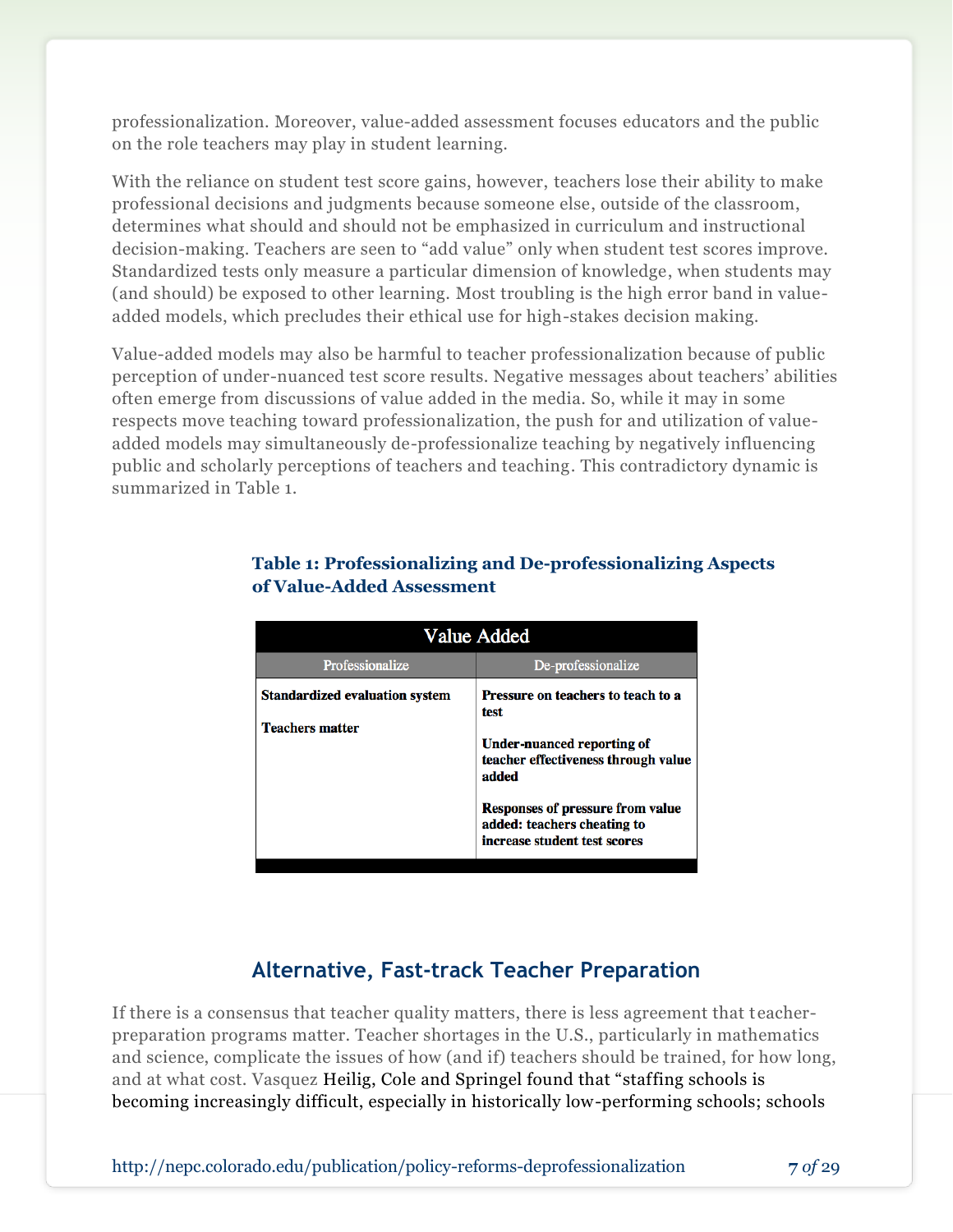that have consistently reported low test scores and poor academic achievement for their students."<sup>48</sup> In their analysis of the National Center for Alternative Certification (NCAC) data, they found:

In 1984, 275 alternative certificates were issued. By 2009, the number of licenses issued by state-run alternative programs swelled to 59,000. The following year, forty-eight states and the District of Columbia reported having in place at least some type of alternative route to teacher certification, with only Alaska and Oregon abstaining from implementing such programs. As of 2010, there were 136 different paths to certification spread out over nearly 600 programs. Altogether, NCAC data concludes approximately half a million teachers have been placed in classrooms through alternative routes since 1984. In some states, this represents between thirty to fifty percent of new teacher recruits."<sup>49</sup>

Attention has been placed on whether traditional or alternative teacher education programs are more effective<sup>50</sup> based on student performance on standardized tests, teacher persistence and attrition, as well as teacher self-efficacy.<sup>51</sup> Zeichner cautioned, however, that "We need to ensure…that all programs, no matter their structure or who sponsors them, have the necessary components to prepare teachers to successfully begin teaching the diverse learners who are in the public schools."<sup>52</sup> Researchers who examine routes into teaching tend to focus on which routes, traditional or non-traditional, are more effective in order to discount the other. Fewer studies focus on which features of different programs are the most effective.

## **Towards Professionalization**

One way fast-track teacher preparation seems to move teaching closer to professional status is through the efforts of such programs to recruit high GPA students from prestigious institutions of higher education. Most Teach for America (TFA) "corps" members have earned undergraduate degrees from major, elite higher educational institutions but have rarely earned an undergraduate degree in education. <sup>53</sup> According to the TFA website,

You [potential Corps members] must have a cumulative undergraduate grade point average (GPA) of 2.50 on a 4.00 scale (as measured by the institution awarding your degree) at the time we receive your application, as well as at the time of graduation. The GPA requirement is mandated by the school districts and credentialing programs with which we work. Graduate school GPAs should not be used or averaged in with undergraduate GPAs. If you are accepted into Teach For America and your final GPA falls below a 2.50, you will forego your position with Teach For America. Applicants must also pass any coursework indicated on their transcript as "in progress" at the time of their interview. <sup>54</sup>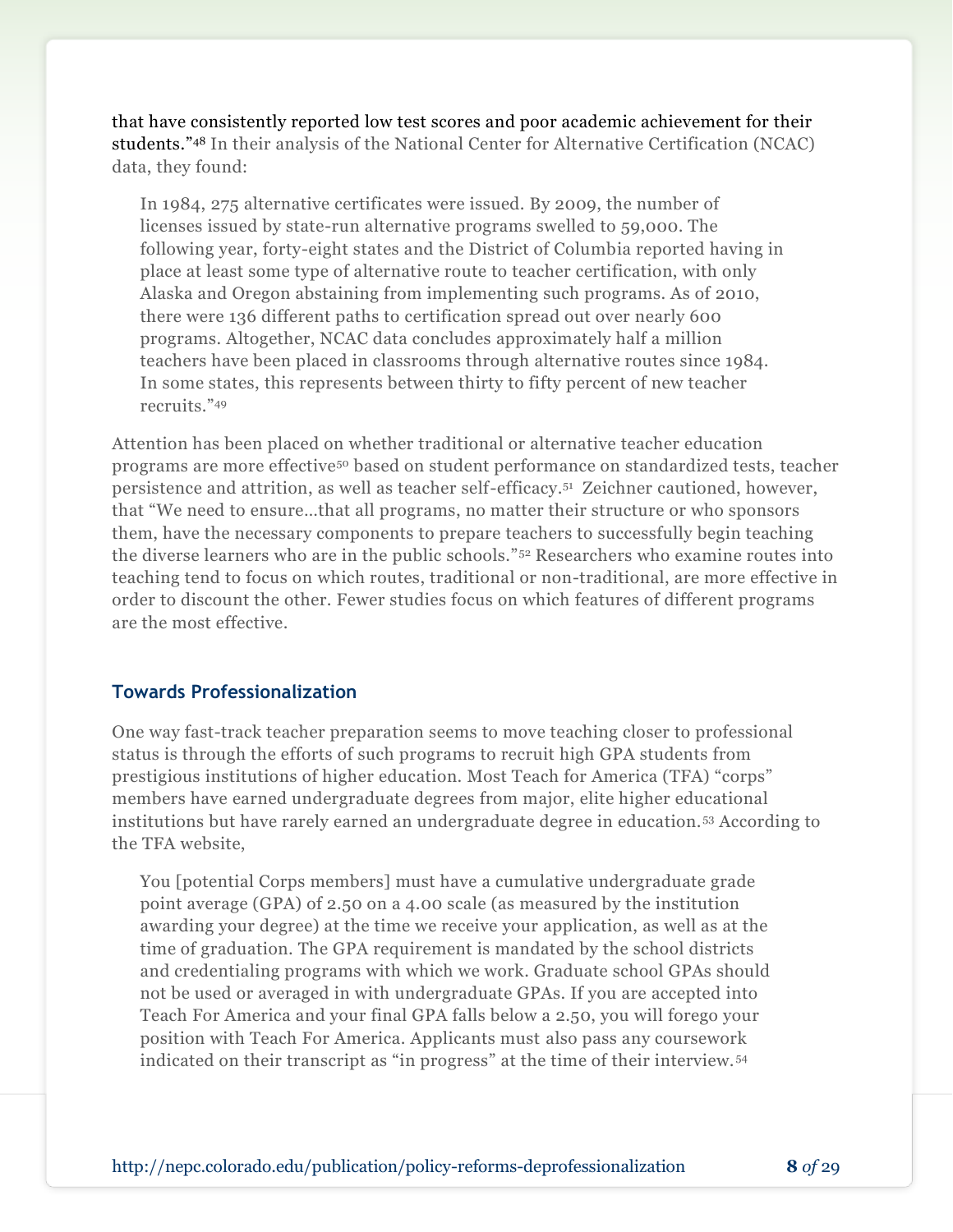The idea that teachers should graduate from top institutions and have high GPAs likely moves teaching closer to professionalization. Yet a closer examination raises a number of questions about that assumption.

First, one could argue that a 2.5 GPA (C average) is no automatic guarantee that students are the "best and the brightest." Further, is the cumulative GPA of 2.5 really necessary in every subject matter domain? For example, what if a potential teacher earns a 4.0 on a 4.0 scale in mathematics—the subject he or she aspires to teach in a secondary classroom—but earns lower grades in other subjects, resulting in a cumulative GPA of 2.49? More broadly,

## *At the heart of alternative, fast-track teacher certification programs is the assumption that teaching is not difficult work and that anyone who has learned a particular subject has somehow acquired the ability to teach it.*

who decides what it means to be considered the "best and the brightest?" And why is it necessary to recruit TFA members/candidates solely from elite institutions of higher education? This recruitment strategy and the ways it is trumpeted can send the message to the public that teachers from "lesser" institutions are substandard at best.

According to the TFA website, the following universities contributed the largest number of graduating seniors to the TFA program in 2007: University of Michigan—Ann Arbor, University of California-Berkeley, University of Texas-Austin, University of Florida, and University of North Carolina-Charlotte.<sup>55</sup> While other institutions contribute Corps members to TFA, including historically Black institutions such as Spelman and Morehouse Colleges, the institutions that TFA targets are rarely those that are not perceived as prestigious, and these institutions often have disproportionately low enrollments of people of color and the economically disadvantaged. In short, is it possible for outstanding students from less prestigious institutions of higher education to emerge as successful teachers? Moreover, in what ways might the emphasis on recruiting potential teacher candidates from prestigious institutions of higher education limit interest from students of other institutions, in particular, institutions with higher numbers of people of color? TFA inevitably raises perceptions of who teaches and who should be recruited into teaching. But the program's aim regarding the image of teaching, who should teach, and from what institutions teachers should be recruited does little to address the low numbers of teachers of color, especially Black males, in public schools. It is important to note that TFA has worked to increase the numbers of teachers of color into the program, and has made some progress through those efforts.<sup>56</sup> Both TFA and traditional teacher education programs, however, need to place much more attention on the recruitment of teachers of color.

## **Towards De-professionalization**

Routes into teaching vary from traditional teacher education programs in colleges and universities to nonprofit-organization-sponsored programs such as the New Teacher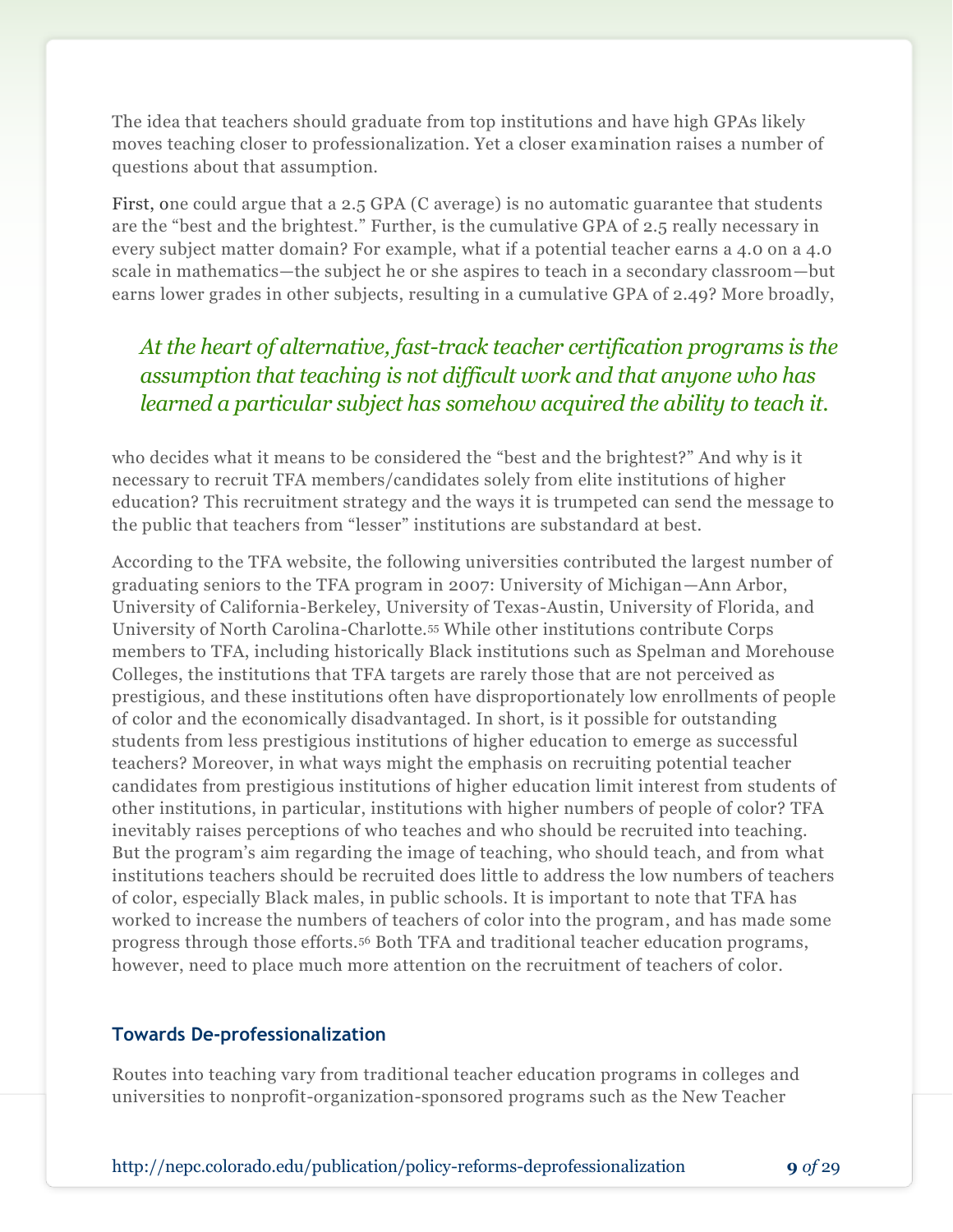Project to Teach for America (TFA). Currently, TFA "is...the largest teacher preparation program in the country,"<sup>57</sup> providing between 10% and 30% of the new teachers hired annually by public school districts in the U.S.<sup>58</sup> The amount of time and the level of support for teacher training and development vary widely between and across different teacher education programs. For example, their duration can vary from four-year undergraduate programs to just a few weeks of training. Such wide variation in credentialing and education is unheard of in other fields, such as medicine or law, and it moves teaching further away from professionalization.

The contradictory evidence about the usefulness of teacher education also likely moves teaching away from professional status. For example, Rotherham argued:

To date, the research evidence from states as diverse as New York and Louisiana shows that the differences within these various routes into teaching are greater than the differences between them. In other words, who the candidates are and their traits matters more than whether they come through a traditional or alternative route into teaching. The only exception to this is emergency credentialed teachers with no training at all, who underperform other teachers as a group."<sup>59</sup>

This insight suggests that, if the routes into teaching are not important for student success on tests, perhaps teacher preparation or training is a useless enterprise and the traits of teachers—recruiting "born" teachers—should be emphasized over their preparation structure.

On the other hand, Laczko-Kerr and Berliner compared performance by students taught by under-certified teachers with that of students taught by regularly certified teachers. They found that

students of TFA teachers did not perform significantly different from students of other under-certified teachers, and…that students of certified teachers outperformed students of teachers who were under-certified. This was true on all three subtests of the SAT9—reading, mathematics and language arts. Effect sizes favoring the students of certified teachers were substantial. In reading, mathematics, and language, the students of certified teachers outperformed students of under-certified teachers, including the students of the TFA teachers, by about 2 months on a grade equivalent scale.<sup>60</sup>

This evidence suggests that a more traditional teacher education preparation is necessary and more advantageous for student test-score performance. Laczko-Kerr and Berliner conclude:

Traditional programs of teacher preparation apparently result in positive effects on the academic achievement of low-income primary school children. Present policies allowing under-certified teachers, including those from the TFA program, to work with our most difficult to teach children appear harmful. Such policies increase differences in achievement between the performance of poor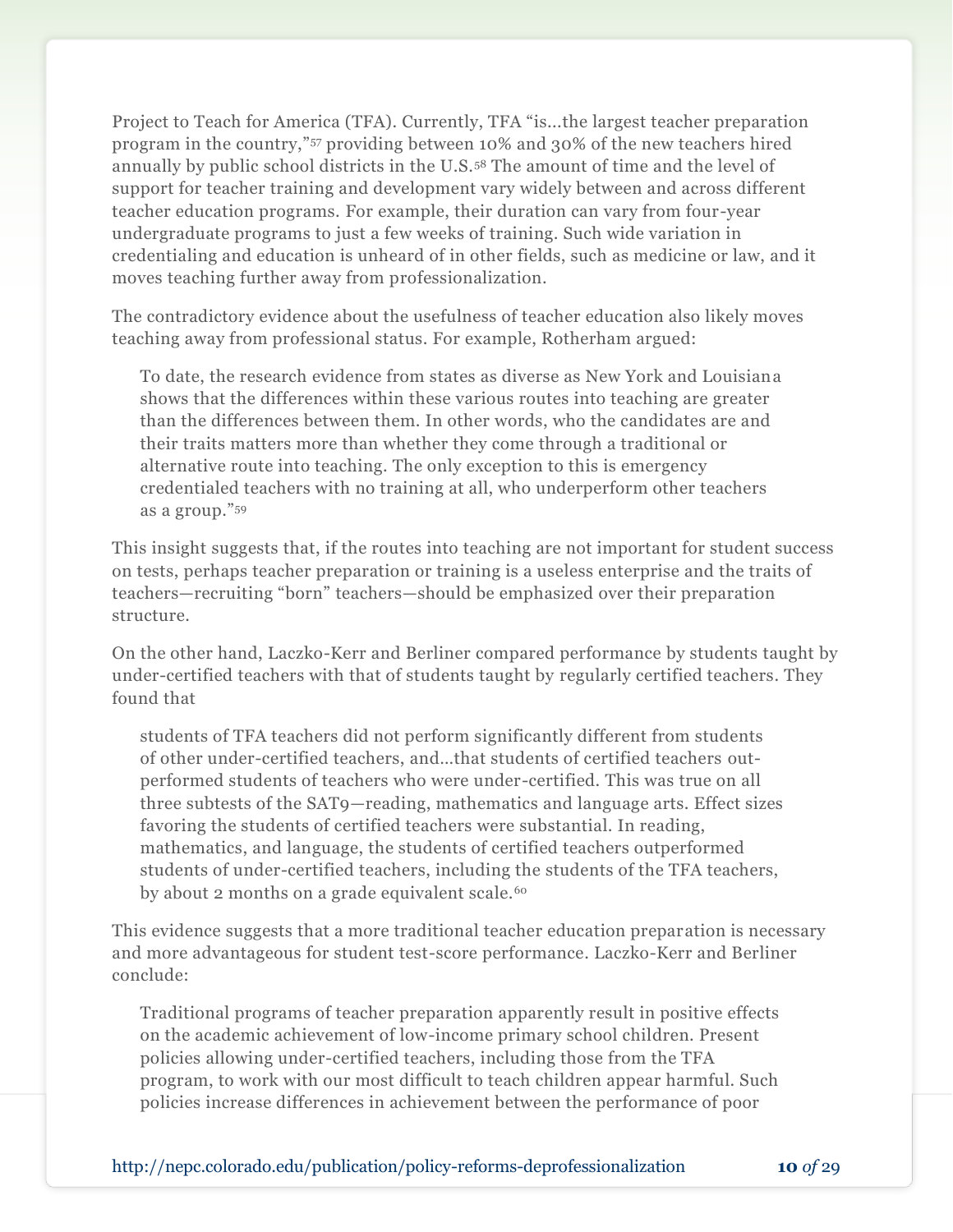children, often immigrant and minority children, and those children who are more advantaged.<sup>61</sup>

The very existence of alternative teacher-certification programs that usher people into teaching without any real intensive training in pedagogical methods—that is, training in how to teach the subject matter—reinforces a perception that teaching is a field that just anyone can do. At the heart of alternative, fast-track teacher certification programs is the assumption that teaching is not difficult work and that anyone who has learned a particular subject such as mathematics, science, or social studies has somehow acquired the ability to teach that subject to students in P-12 schools because he or she will "learn on the job."<sup>62</sup> From this perspective, teacher education programs play a small role, if any, in teacher development and effectiveness.

Too little attention has been paid to the pervasive problem that teachers educated through alternative teacher certification programs such as TFA disproportionately teach in highpoverty urban and rural schools. In other professions, the most talented and skilled professionals are trained and encouraged to solve the most difficult problems. As Veltri has pointed out:

TFA's emergency certified teachers are not hired in Scarsdale, New York; Greenwich, Connecticut; or Los Altos, California. In those affluent communities, children do not often learn from uncertified teachers. Only in poor, urban [and rural] school districts of mostly minority populations does TFA appear to have the collective ability to "save America's tough schools.<sup>63</sup>

The distinctive nature of the population of students served by TFA was central to Darling-Hammond's provocative critique nearly two decades ago, focusing on the program's training structure, assessments, and operations, in which she concluded: "[Q]uick fixes don't change systems"64. Even then, she noted that to join TFA cost more per corps member than a more rigorous master's-degree program at a top graduate school of education at the time. Sixteen years later, Vasquez Heilig found little had changed: In 2010 the estimated cost per TFA recruit was more than \$70,000, while a one-year teachertraining program at major institutions costs far less.<sup>65</sup> For instance, the education school most highly ranked by U.S. News and World Report in 2012,<sup>66</sup> Peabody College of Vanderbilt University, costs approximately \$1,265 per credit-hour. Master's level students must earn a 32 credit-hours to get a high school teaching credential and degree, costing roughly \$40,000 in tuition alone.<sup>67</sup>

The higher costs of TFA, moreover, are born by school districts, not teachers themselves, as Veltri observes: "TFA believes that its brand of TFA training is sufficient for intelligent young recruits to get the hang of teaching, quickly. Districts are hiring TFA teachers with limited experience and not only paying them but paying *for* them."<sup>68</sup> Particularly in light of the excessive costs, Vasquez Heilig recommends that schools turn to TFA teachers only when the hiring pool is inadequate.<sup>69</sup>

In her 1994 critique, Darling-Hammond found that TFA candidates were not well-trained and knowledgeable in learning theory, child development, or pedagogical skills,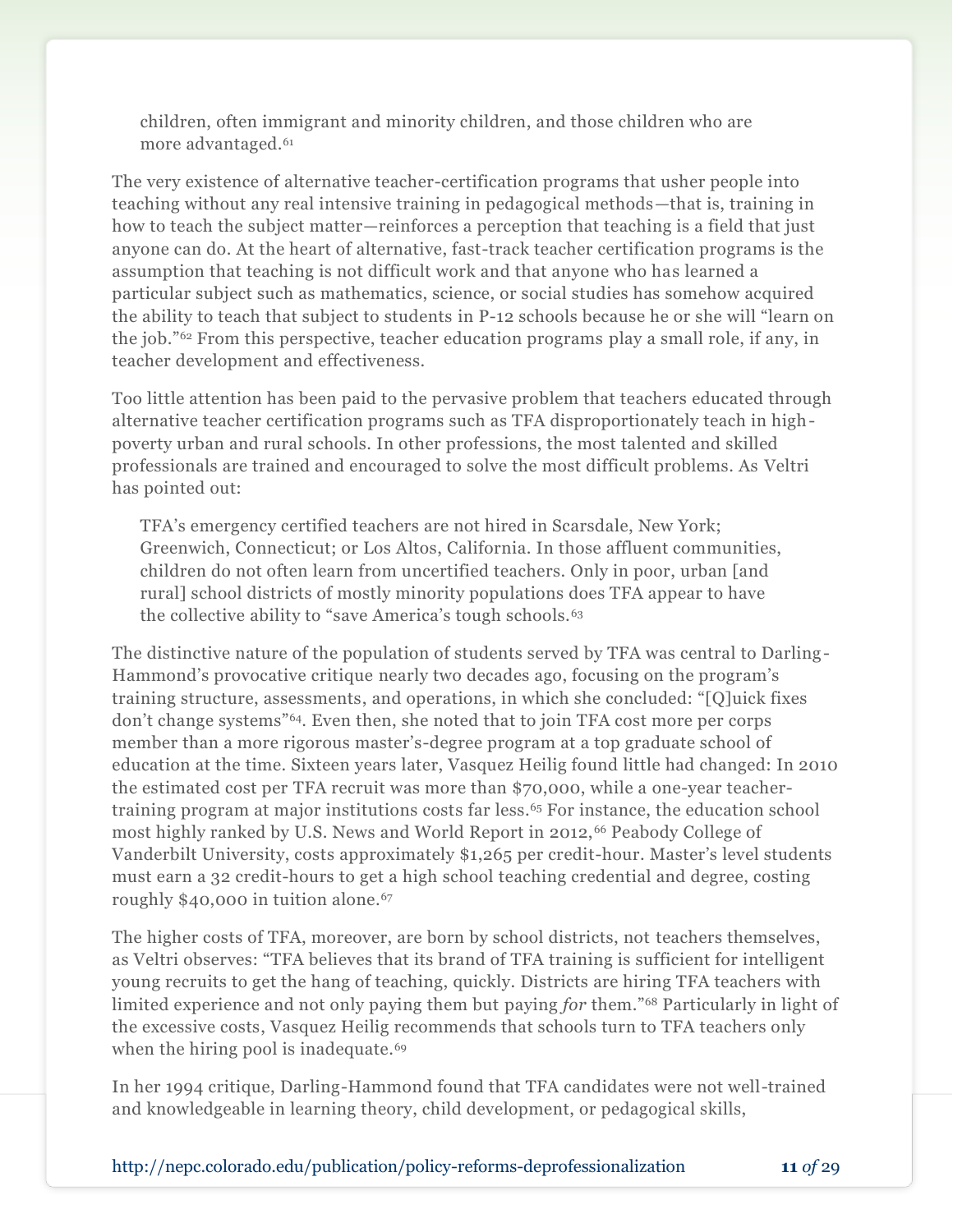particularly in subject matter such as reading—leading her to wonder "how society could sanction programs that deliberately deny teachers access to the knowledge they need to be successful."<sup>70</sup> She found a lack of concern for the students served by TFA recruits, with students and their communities blamed for TFA's lack of success. TFA, she wrote, took a "missionary" approach, with corps members going into underserved communities to "fix" the students, then feeling good about themselves as they left the community and students to do their "real" work, all while reaping the monetary benefits through incentives offered through TFA.<sup>71</sup> "TFA's shortcomings are serious," she concluded, "and they ultimately hurt many schools and the children in them." <sup>72</sup> Sixteen years later, Veltri found the same problems persisted: TFA, Veltri wrote, raises "larger issues surround what constitutes quality education for 'other people's kids.' TFA's rescuer role in high-poverty urban and rural communities is of concern."<sup>73</sup> In these ways, TFA and similar alternative, fast-track routes into teaching move teaching away from professional status.

Another way that fast-track programs such as TFA may contribute to the deprofessionalization of teaching is the amount of time its recruits are expected to remain in teaching. According to the TFA website, "We recruit a diverse group of leaders with a record of achievement who work to expand educational opportunity, starting by *teaching for two years* in a low-income community [emphasis added]."<sup>74</sup> This is diametrically opposed to practices in other professional fields. It is inconceivable that there could be a program recruiting individuals into medicine or law with the expectation that they would remain for only two years.

## **Summary**

Alternative, fast-track routes that recruit the "best and the brightest" into teaching contribute to the image of teaching and move it closer to professional status. Further, the types of elite and prestigious from which teachers are recruited can contribute to the professional status of teaching. Few would argue against the idea that true professions need to recruit smart people, or against recruiting teachers from high-quality institutions of higher education.

At the same time, however, alternative and fast-track routes into teaching also move the field further from professionalization, contributing to a belief that teaching is not complex or difficult work because most alternative routes do not require a degree in teaching. Moreover, unlike fields such as law or medicine in which people are expected to remain in the field to build their knowledge and skill, fast-track teaching route programs often encourage their members to teach for only a few years—even though research suggests that it takes several years in the classroom to build teachers' instructional knowledge, dispositions, abilities, and skillsets.<sup>75</sup> Moreover, the short amount of time required to gain certification and credentialing through fast-track programs moves the field further away from professional status. Research to date cautions policy makers to closely examine the short and long-term implications for educational quality and equity before expanding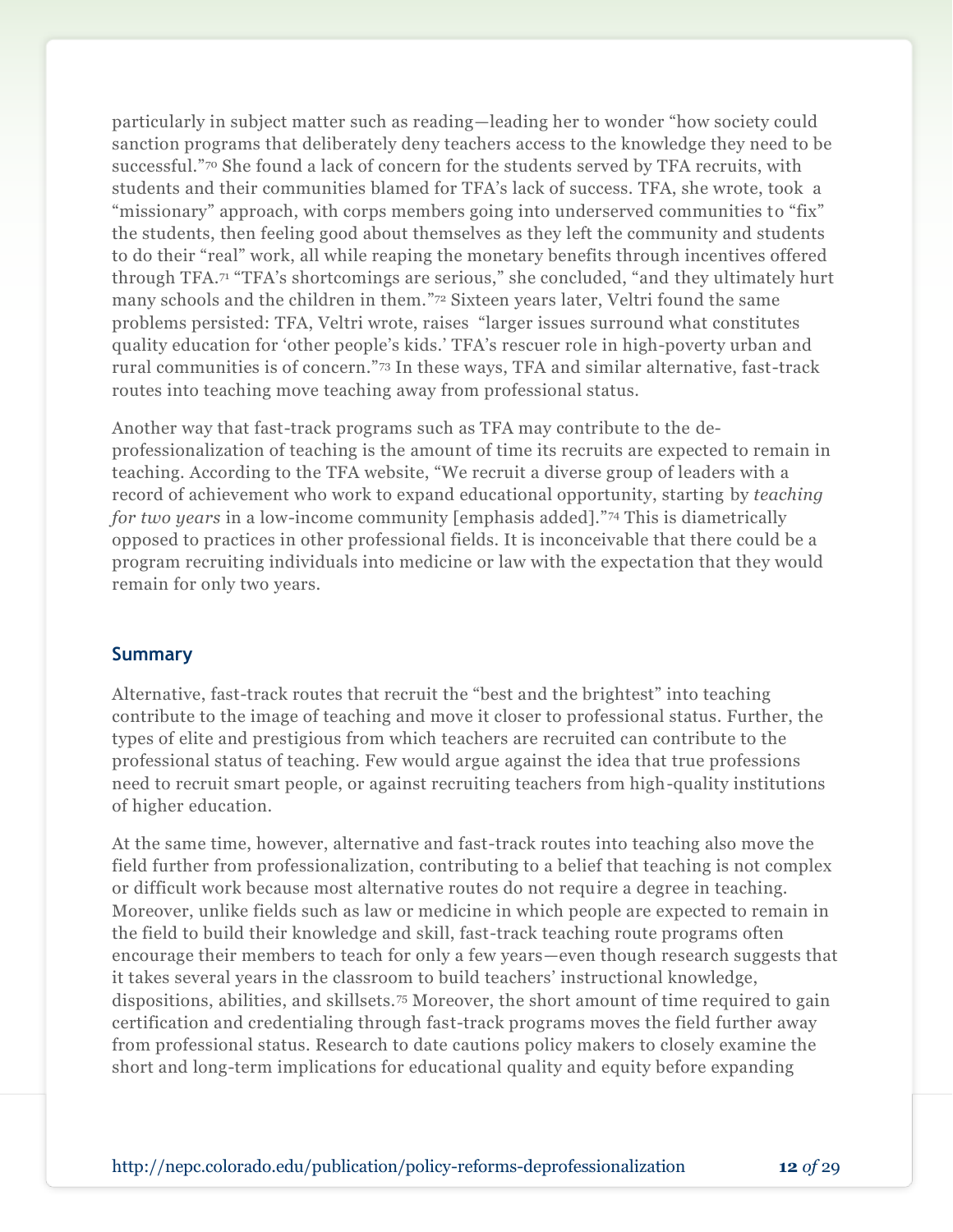these initiatives. Table 2 summarizes their conflicting professionalizing and deprofessionalizing influences.

| <b>Fast Track</b>                                                                                                      |                                                                                                                                                                                                                                                            |
|------------------------------------------------------------------------------------------------------------------------|------------------------------------------------------------------------------------------------------------------------------------------------------------------------------------------------------------------------------------------------------------|
| Professionalize                                                                                                        | De-professionalize                                                                                                                                                                                                                                         |
| <b>Recruitment of smart corps</b><br>members<br><b>Recruitment from the "best"</b><br>institutions of higher education | Amount of time for prep<br>Variation in what teachers are<br>expected to know<br>Lack of pedagogical training<br><b>Amount of time teachers are</b><br>expected to remain in teaching<br>Hiring under-qualified fast track<br>teachers to work in the most |
|                                                                                                                        | challenging schools                                                                                                                                                                                                                                        |

## **Table 2: Professionalizing and De-professionalizing Aspects of Alternative, Fast-Track Teacher Preparation**

## **Scripted, Narrowed Curricula**

Scripted curriculum is a pre-developed tool that directs teachers on what to say during instruction and when to say it. Given the variation in teacher training and in teachers' ability and skillsets to actually teach, scripted curricula may seem necessary to help teachers know what to teach, when to teach it, and how to teach it. While one view is that teachers should be able to rely on their own professional judgment to construct and implement curriculum, teachers newer to the field as well as those who experience fasttrack teacher training may actually benefit from a scripted curriculum. Whether students benefit from this type of curriculum is inconclusive. At the heart of the debate over the appropriateness and usefulness of scripted, narrowed curricula is the question of what knowledge and skills teachers must have to develop and effectively implement a rigorous curriculum for student learning.

## **Towards Professionalization**

One argument in favor of scripted curricula is that they can increase equity. Common Core standards are scripted curricula in that the content and standards are predetermined and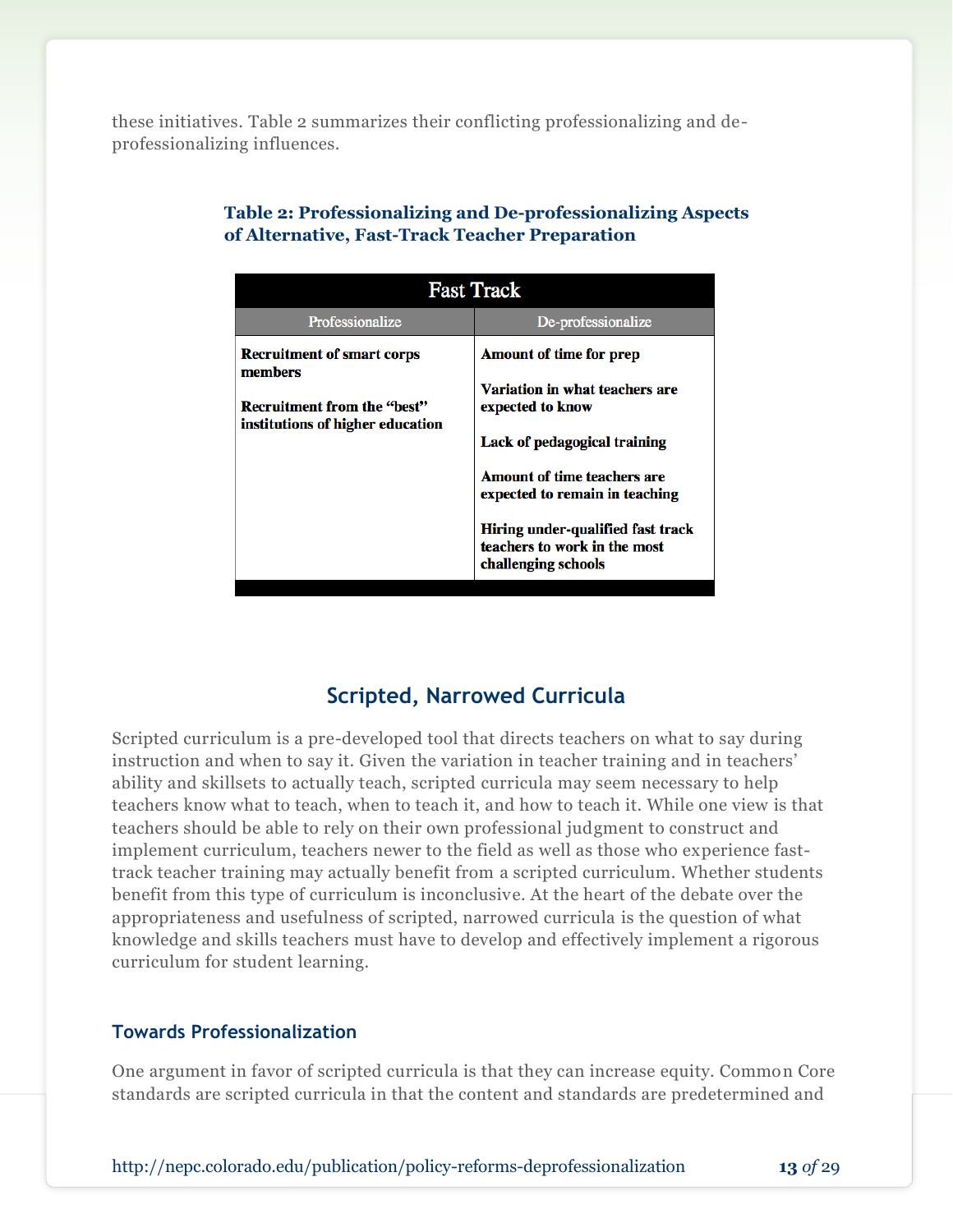must be uniformly implemented across different environments. The idea of Common Core<sup>76</sup> standards is to ensure that all students are exposed to the same curriculum regardless of where they live. Working from a standardized curriculum likely moves teaching closer to professional status by providing commonality and transparency for those inside and outside the field. Due to the complex nature of teaching, however, a standardized curriculum is difficult to conceptualize and enact.

Smagorinsky, Lakly and Johnson found that scripted curriculum materials were "unappealing"<sup>77</sup> to students and that the flow and organization of the expected curriculum was incoherent and unresponsive to the particular idiosyncrasies of students and social contexts. So while scripted, narrowed curricula and Common Core standards may provide teaching with a level of professionalization on a broad level, they may be problematic on the classroom level.

Assuming the Common Core reflects broad teacher input, the narrowing of the curriculum likely contributes to the perception that teaching as a field is capable of deciding what is essential for students to learn through the curriculum—in much the same way that physicians, for instance, use their professional training and judgment to diagnose patients and determine treatments. However, while a scripted curriculum may sound ideal, especially in populations of students who have been traditionally underserved, Ede writes that "the diverse ethnic and cultural makeup of today's classrooms makes it unlikely that one single curriculum will meet the needs and interests of all students." <sup>78</sup>

King and Zucker maintain that the impetus to narrow the curriculum was shaped in part by the need for teachers to focus on aspects of the curriculum that would be most likely tested in any given year.<sup>79</sup> The over-emphasis on reading and math to the exclusion of other subject areas narrows the scope of what students are exposed to and have the opportunity to learn. A report published by the Center on Education Policy found:

Many educators reported that their efforts to align curriculum to standards and focus on tested material in reading and mathematics have diminished the class time available for social studies, science, and other subjects or activities. Our observations of the use of classroom time supported this point.<sup>80</sup>

## Similarly, Jerald concluded:

Some schools might well need to expand instructional time in reading to enable students to become fluent readers. But educators should be made aware that cutting too deeply into social studies, science, and the arts imposes significant long-term costs on students, hampers reading comprehension and thinking skills, increases inequity, and makes the job of secondary level teachers that much harder. Only when teachers and administrators are fully aware of the tradeoffs can they make good decisions about whether, how, and for whom to narrow the curriculum—one educational strategy that should *never* be considered lightly [emphasis in the original].81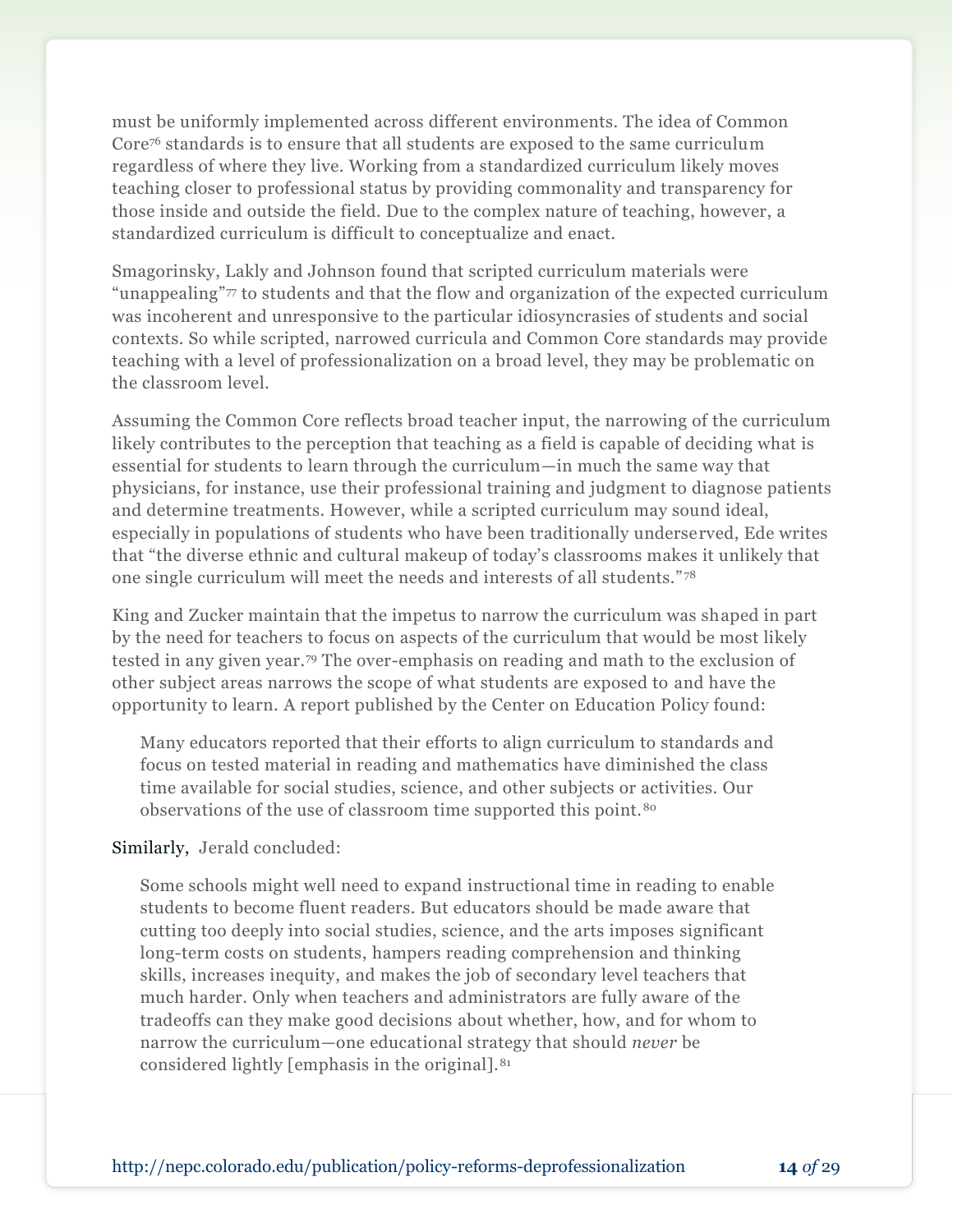Cawelti, likewise, questioned the lack of emphasis on the curriculum and learning opportunities that students will miss when the narrowing of the curriculum forces teachers to focus only on math and language arts/reading in the hopes of focusing students on what will be covered on standardized examinations.<sup>82</sup>

Although scripted and narrowed curricula give rise to numerous concerns, the fact that as a field teaching/education has made the decision to streamline curricular opportunities likely moves teaching closer to professional status. However, not allowing teachers the autonomy to develop and implement their own curriculum can leave the public and teachers feeling that teachers are incapable of accomplishing this goal. Additionally, scripted curricula can de-skill teachers<sup>83</sup> and thus move teaching further from professional status.

## **Towards De-professionalization**

In a classroom where teachers are expected to rely not on their own professional judgment but on predetermined curriculum materials to shape their instructional practices, the use of scripted and narrowed curricula moves teaching away from professionalization. In this view, teachers are to act as automatons rather than as professionals solving the complex problems of teaching and learning. Teaching is seen as technical and mindless, as work that does not require the cognitive ability to be responsive to learners because curriculum decisions have been predetermined by others for them.<sup>84</sup>

The interest in scripted curricula may be directly connected to the push for such alternative routes into teaching such as TFA. The promotion of alternative routes reflects a belief that knowledge of subject matter in a discipline trumps pedagogical knowledge and skill development.<sup>85</sup> TFA corps members have earned degrees in particular disciplines, but typically have no teacher-education training and acquire little, if any, pedagogical knowledge beyond what they may garner informally at some point in their lives; they may need a scripted curriculum. .Once again, though, the idea that people can become teachers possessing knowledge in a particular domain such as science or history without developing the knowledge and skill to teach that subject contributes to the de-professionalization of teaching by creating the perception that teaching knowledge and skill development simply happens along the way.

Especially in schools where resources are scarce, scripted, standardized curricula make it difficult for teachers to understand and respond to the sociological composition of the classroom.<sup>86</sup> In other professions, professionals are expected to be able to learn from the particulars of their working conditions and use their professional judgment in responding to problems they encounter. Scripted curriculum makes that difficult. Examining the Language Arts curriculum in a school district, Smagorinsky, Lakly and Johnson found that the district officials expected teachers across the diverse district to use the same curriculum materials, in the same order, and even at the exact same time of day.<sup>87</sup> The researchers explained that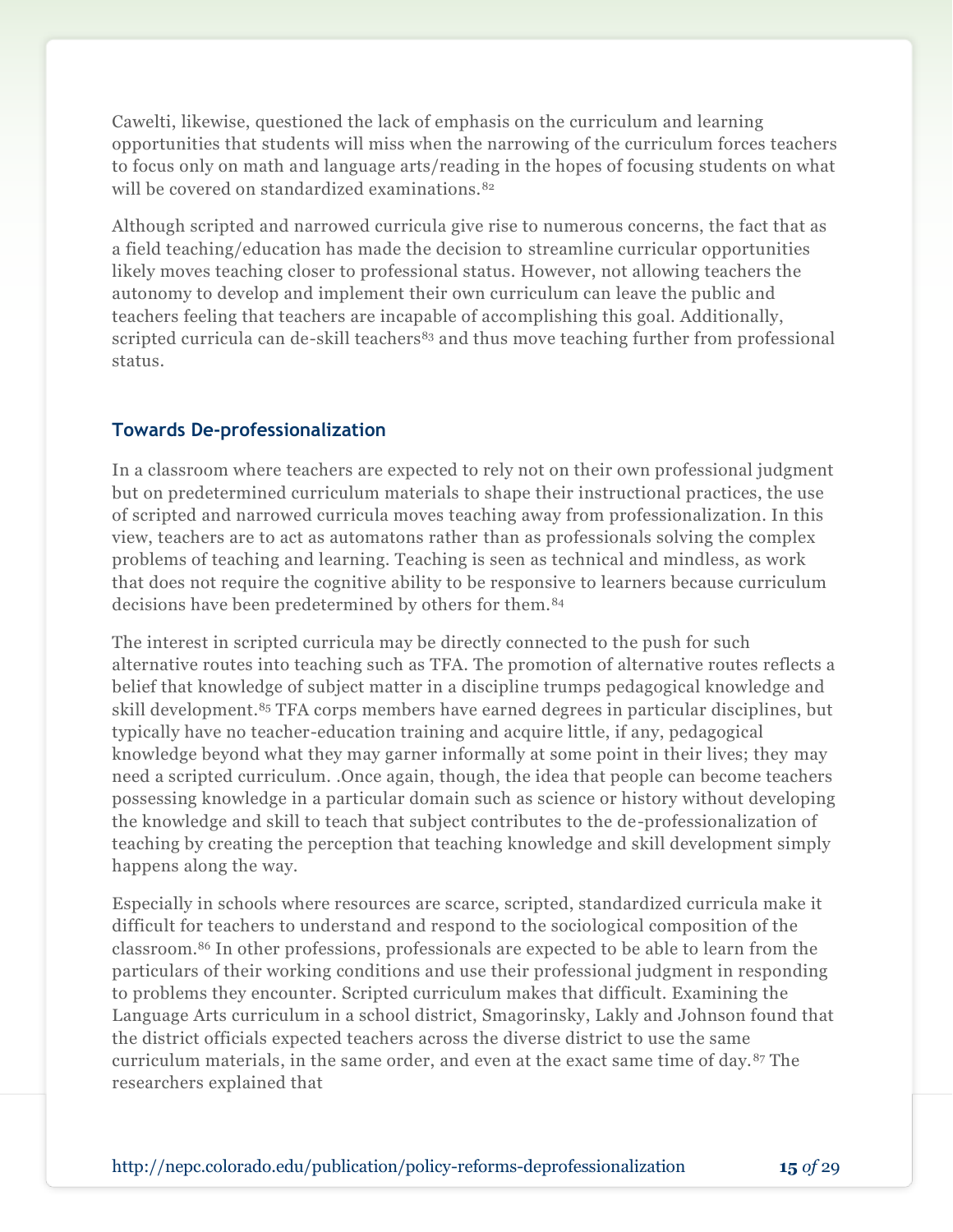[Curriculum] uniformity meant that all students, whether living in an affluent suburb, in the inner city, or on a farm on the fringe of the county would receive the same [curriculum] at the same time…The curriculum [was] further tied to standardized county-wide tests that assessed students after each unit, further pressuring teachers to follow the curriculum guide faithfully.<sup>88</sup>

Scripted curriculum as well as other bureaucratic controls make it difficult or even impossible for teachers to respond to the context and realities of their work. What is necessary for success in a suburban district might look qualitatively different from what is required in a rural or urban environment. By demonstrating a lack of fidelity and trust in teachers' ability to develop their curriculum and to make judgments about when and how it should be applied, a scripted curriculum seems to move teaching further away from professionalization.

Reliance on scripted curricula, and even federal mandates favoring them, move decisionmaking out of teachers' hands. Scripted-curriculum-development companies such as McGraw Hill, Houghton, and Pearson gross huge profits for curricular materials <sup>89</sup> and play a large role in determining what gets covered in the curriculum. In order to receive Title 1 funding from the federal government, schools must employ such corporately developed and marketed "scientifically-based" curricula.<sup>90</sup> While the voices of educators<sup>91</sup> should be at the forefront of deciding what goes into textbooks, textbook companies still make content decisions based on the economic interests of their companies. That reliance on textbook companies moves teaching further from professional status.

Just as with value-added assessment, determining the effect of scripted curricula on student test scores requires taking into account many complex and interrelated variables: the educational level of students prior to taking standardized exams, whether students have been enrolled in the same school or classroom for the entire academic year, <sup>92</sup> the level of educational assistance students get from their parents, and the kinds of resources available at school for tutoring, remediation, acceleration, and academic support.<sup>93</sup> Ede suggested "test-driven" approaches where "rote memorization" takes precedence over critical thinking for students were problematic.<sup>94</sup> In considering teachers' perceptions and the overall de-professionalization of teaching, Crocco and Costigan provided a compelling perspective:

Under the curricular and pedagogical impositions of scripted lessons and mandated curriculum, patterns associated nationwide with high-stakes testing, the No Child Left Behind Act of 2001, and the phenomenon known as the "narrowing of curriculum," new teachers in New York City (NYC) find their personal and professional identity thwarted, creativity and autonomy undermined, and ability to forge relationships with students diminished—all critical factors in their expressed job satisfaction. These indirect consequences of accountability regimen as it operates in NYC may exacerbate new teacher attrition, especially from schools serving low-income students. The data reported here suggest a mixed picture of frustration and anger, alongside determination, resistance, and resilience in the face of these impositions.<sup>95</sup>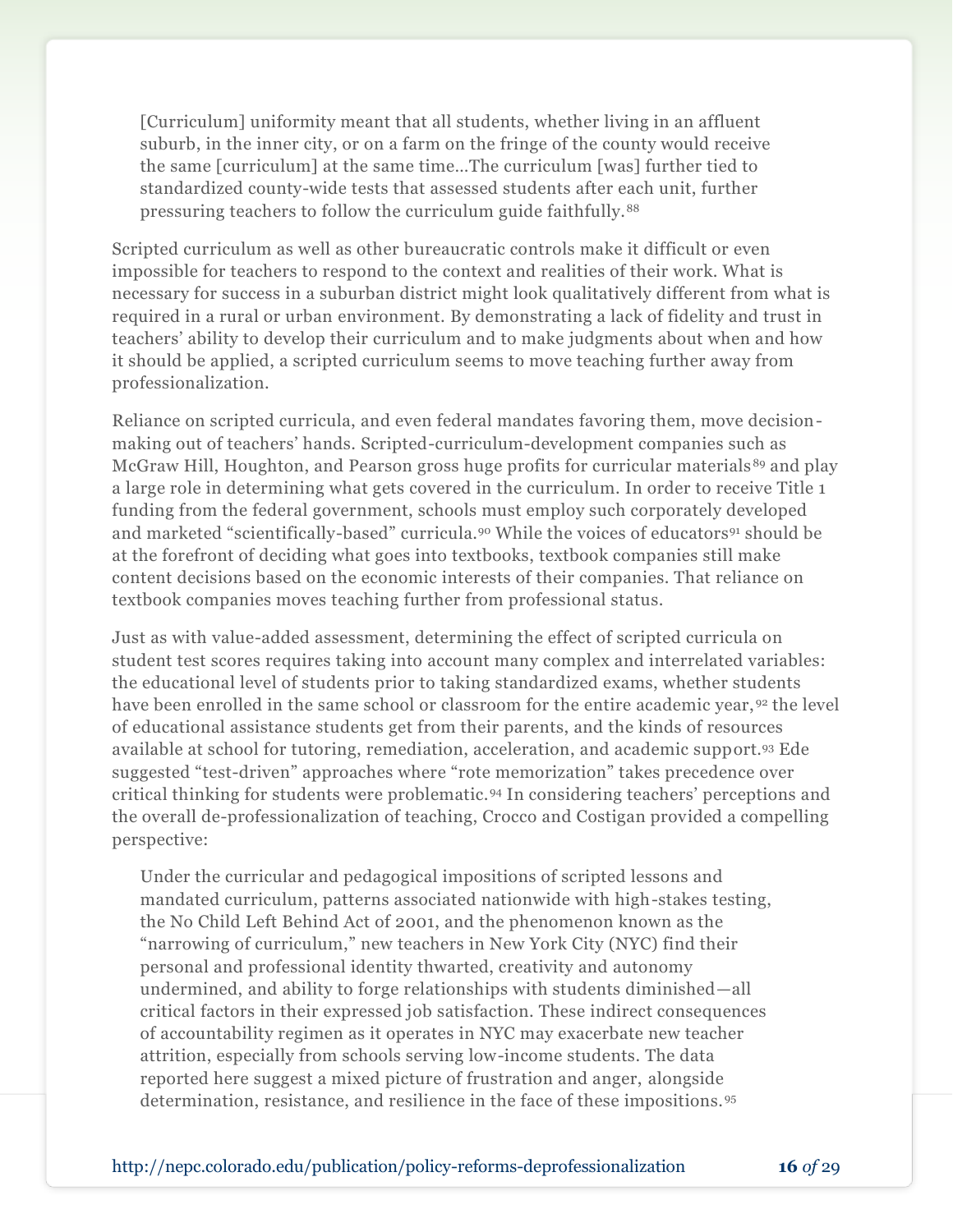In short, while teachers demonstrate an admirable level of tenacity, scripted and narrowed curriculum reform may contribute to the de-professionalization of teaching and the deskilling of teachers.

## **Summary**

The development and implementation of scripted curricula seems to have been to assist teachers in knowing what to teach and when to teach it, to support them and their students towards academic success in an equitable manner. For the education field as a whole, being able to identify what matters most and what should be covered seems to move teaching closer to a profession. On a classroom level, however, it appears that scripted, narrowed curricula moves teaching away from professionalization, with teachers expected to rely on predetermined curriculum materials to shape their instructional practices rather than on their own professional judgment. With adequate support, development, and training, teachers can develop the knowledge, skills, attitudes, and dispositions to make curricular and instructional decisions.<sup>96</sup> In classrooms using scripted curricula, though, professional expertise is overshadowed by curriculum manuals, pacing guides, and other materials intended to provide teachers with a scripted roadmap; teachers are to act as automatons rather than professionals. The use of high-stakes testing in conjunction with a scripted curriculum prevents the expansion of the curriculum into the broader purposes of education. Consequently, it is essential to decouple high-stakes consequences from test scores if the curriculum is to be broadened. These findings are summarized in Table 3.

| Scripted, Narrowed Curriculum                                                             |                                                                                                                   |  |
|-------------------------------------------------------------------------------------------|-------------------------------------------------------------------------------------------------------------------|--|
| Professionalize                                                                           | De-professionalize                                                                                                |  |
| Common, standard curriculum<br>available across contexts                                  | Teaching is seen as technical work<br>that anyone can do                                                          |  |
| <b>Macro-level professional judgment</b><br>to streamline what gets taught and<br>covered | Lack of teacher autonomy in<br>curriculum decision-making                                                         |  |
|                                                                                           | <b>Emphasis on subject matter</b><br>knowledge such as science or<br>history rather than pedagogical<br>knowledge |  |

## **Table 3: Professionalizing and De-professionalizing Aspects of Scripted, Narrowed Curriculum**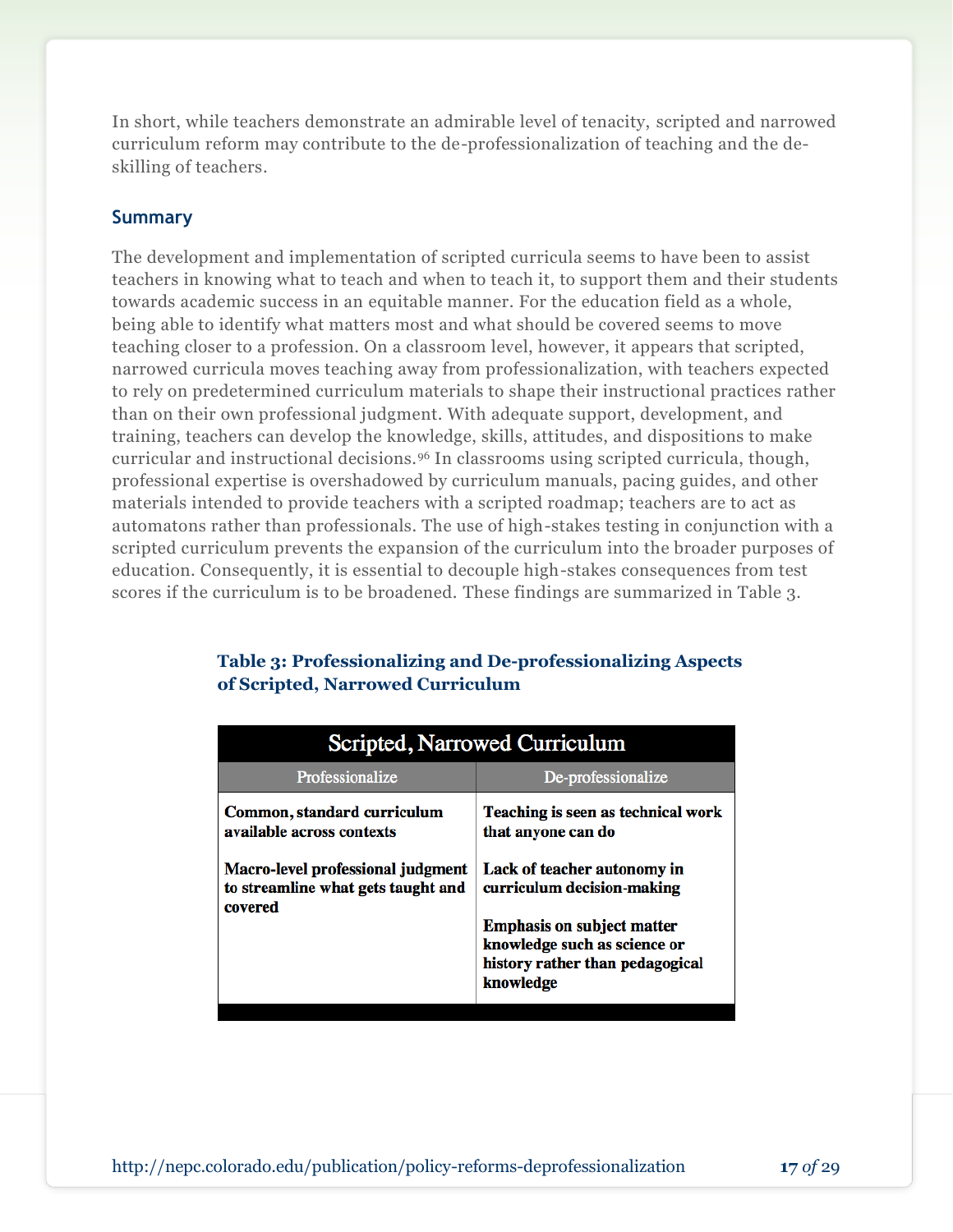## **Conclusions**

The popular policy reforms explored in this brief— $(1)$  value-added models,  $(2)$  fast-track teacher preparation and licensure, and (3) scripted, narrowed curricula—move teaching further away from professional status. Although components of the reforms do offer some features that help the professionalization of teachers and teaching, overall they do little to improve the scholarly and professional status or the public perception of teaching. Each of these reforms arises from a very similar ideology. Few would oppose the idea that teachers

## *Although components of the reforms do offer some features that help the professionalization of teachers and teaching, overall they do little to improve its scholarly and professional status or the public perception.*

should be evaluated to determine their effectiveness. In fact, the practice of evaluation itself likely moves teaching closer to professional status. However, using value-added measures to determine teacher effectiveness without understanding and taking into consideration the range of factors that shape student test scores can make it difficult for consumers (the general public, parents, those inside teaching, parents, as well as those in other professions) to respect teachers and teaching when huge gains are not made.

Alternative, fast-track programs like TFA send the message that learning to teach is easy and happens quickly, without any serious consideration of the actual complexity of teacher preparation and pedagogy.<sup>97</sup> Because many of these programs do not require teachers to have a degree in education, programs like TFA suggest that teacher education is not necessary for student development, learning, and outcomes on tests. Additionally, the emphasis on recruiting potential teachers from the most "prestigious" institutions of higher education sends the message that teachers who did not earn their undergraduate or graduate degrees (regardless of the discipline) from "prestigious" colleges and universities are not sufficiently qualified. Moreover, fast-track teacher-training programs like TFA that promote the expectation that Corps members will only teach for two years send a troubling message that devalues teaching as a profession. This moves teaching further away from professional status.

Because scripted, narrowed curricula reduce teachers to minority participation in decisions about what goes into the curriculum and what is cut, it further seems to diminish teaching's professional status. Teachers' ability to make rational decisions based on their professional judgment is undermined by a narrowed, scripted curriculum, and those in the most underserved communities appear to be the most affected. Sadly, with the push towards students learning a static form of knowledge in order to score well on standardized examinations, the idea that education should be designed to help students develop the abilities to solve problems, think, analyze, and critique and construct knowledge, seems to be fading.

An important question is: what is being left out of the education of students in urban schools? For instance, when the curriculum is narrowed in elementary grades to just mathematics and reading, learning opportunities and experiences in subjects from social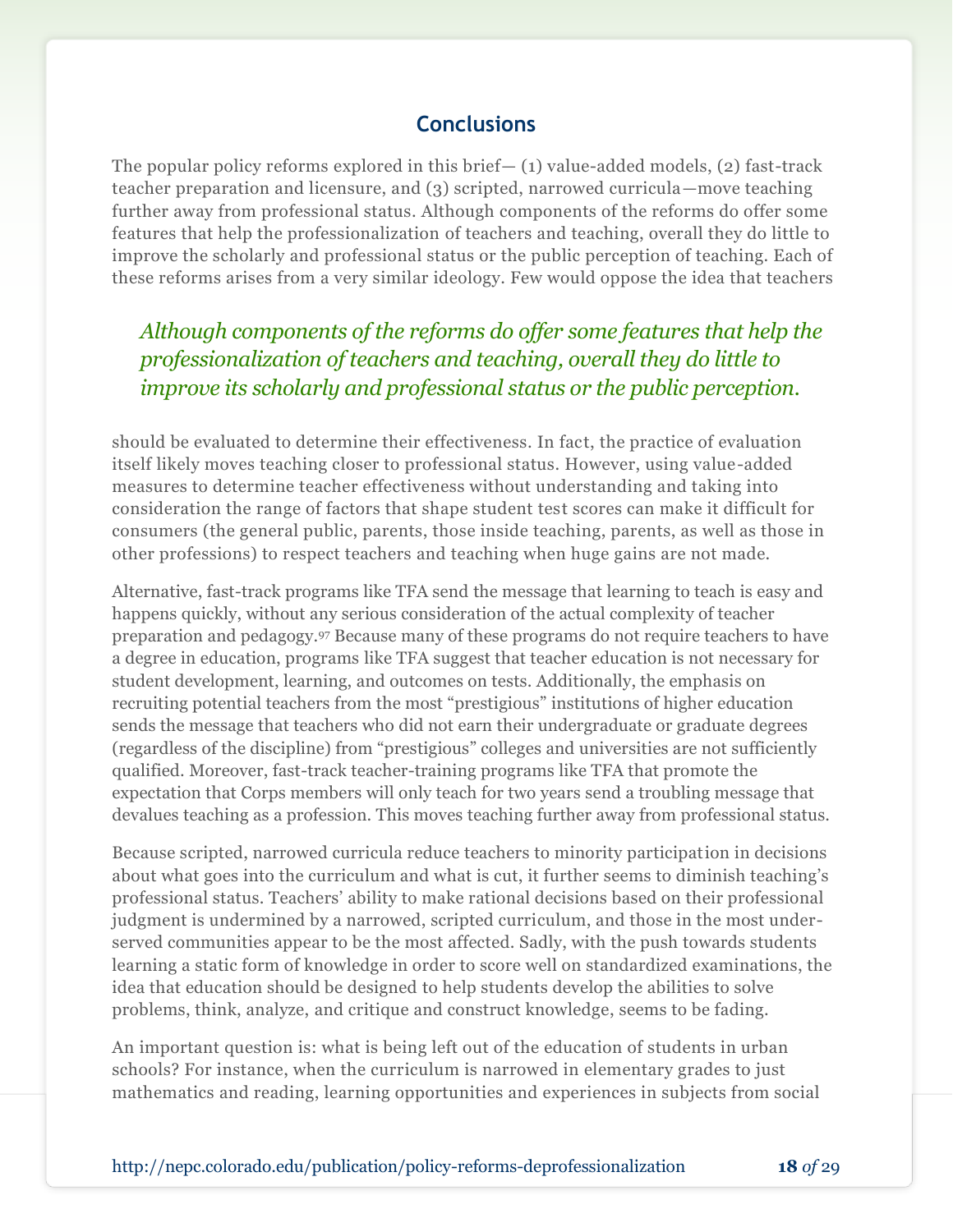studies to physical education are given short shrift. Banks has made it clear that social studies can be a critical subject matter area to develop students into social-justice-minded citizens who can solve complicated problems for their communities and beyond:

[T]he world's greatest problems do not result from people being unable to read and write. They result from people in the world—from different cultures, races, religious and nations—being unable to get along and to work together to solve the world's intractable problems such as global warming, the AIDS epidemic, poverty, racism, sexism, and war.<sup>98</sup>

Yet narrowed-curriculum reforms tend to decrease social studies. Moreover, with decreased physical activity and with debilitating diseases such as high blood pressure and high cholesterol growing among youth, professional judgment might suggest that physical education should be increased rather than decreased in schools.

Taken together, these three policy reforms seem to overwhelmingly undermine teaching as a profession.

## **Recommendations**

When the positive and negative effects of these three reforms are weighed together, the scale indicates they are far more de-professionalizing than professionalizing. As the quality of education provided to the nation's children is dependent upon the professional competencies of teachers, policymakers are provided with the following recommendations:

- As test-based policies such as value-added teacher assessment are prone to excessive error and misclassification and do not validly measure the range of skills necessary for effective teaching, a moratorium should be placed on their use until a satisfactory level of accuracy can be achieved in teacher evaluation systems.
- Traditional teacher training programs should consider the extent to which they prepare teachers to make professional judgments, meet the full range of student needs, build positive working conditions, and negotiate and balance multiple layers of bureaucratic pressures. The same questions apply to alternative or fast-track teacher preparation programs. Policymakers should carefully consider the broader and long-range effectiveness of existing fast-track programs before expanding or creating new programs of this sort.
- Scripted, narrow curricula can serve a valuable role for novice and underqualified teachers and in locations where an articulated curriculum is not available. They do not represent the full range of necessary learning opportunities for all students in all locations, however. Thus, a broadening, not narrowing, of the curriculum is needed. This can only be accomplished by a partial or complete decoupling from test scores the sort of high-stakes consequences that compel the narrowed curriculum.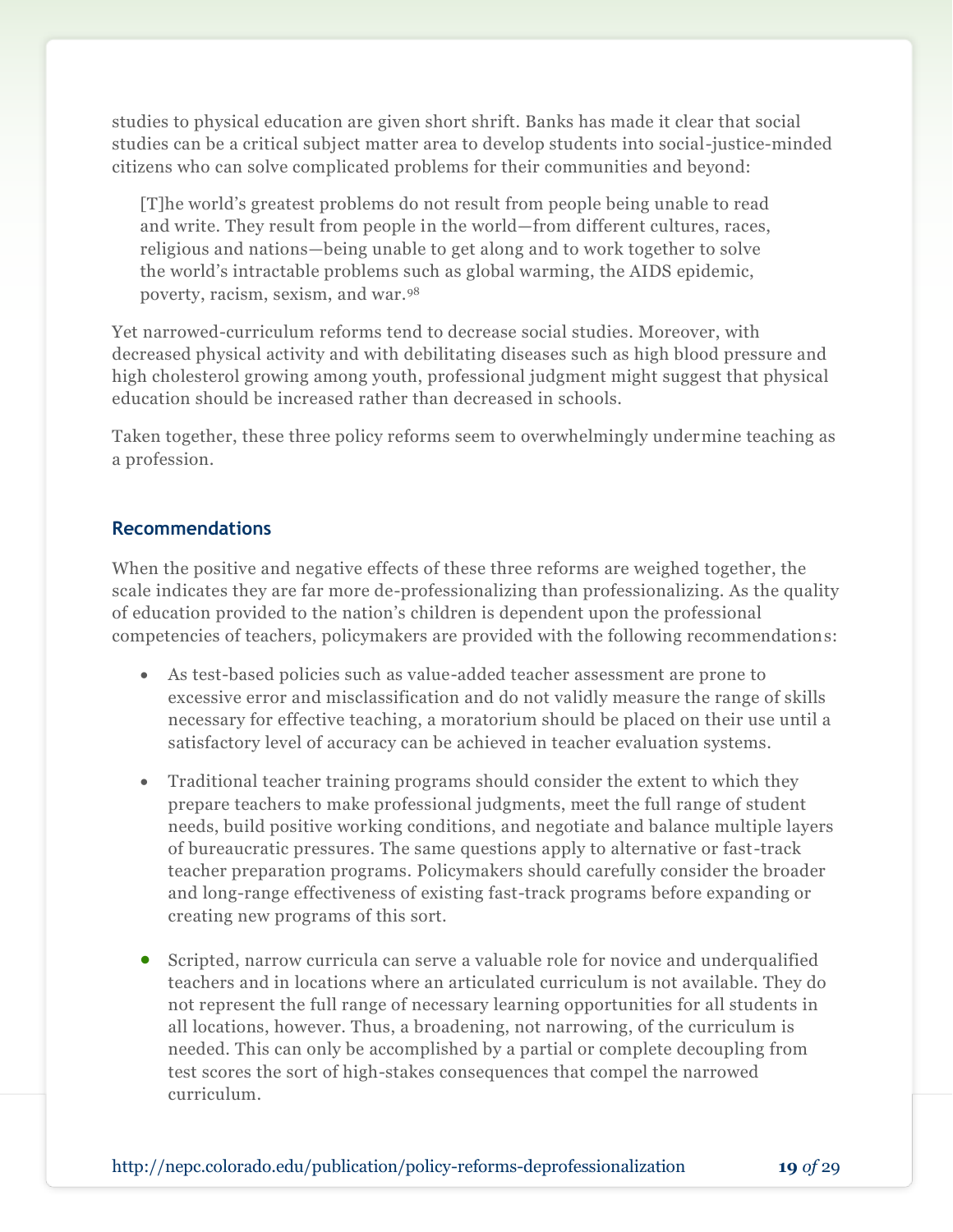## **Notes and References**

1 Ingersoll R.M. & Merrill, E. (2011). The status of teaching as a profession. In J. Ballantine and J. Spade (eds.), *Schools and Society: A Sociological Approach to Education* (4th edition) (185-198). Los Angeles: Pine Forge Press/Sage Publications.

2 The terms professionalization and professional status will be used interchangeably throughout this brief.

3 Quinn, P. (1997). *Teacher professionalization and teacher commitment: A multilevel analysis.* Washington, DC. National Center for Education Statistics, vii.

For more current discussion of these matters, see:

Lipman, P. (2009). Paradoxes of Teaching in Neo-Liberal Times: Education 'reform' in Chicago. In P. M. Sharon Gewirtz, Ian Hextall and Alan Cribb (eds.), *Changing Teacher Professionalism: International Trends, Challenges, and Ways Forward*. New York: Routledge;

Ingersoll, R. M. & Perda, D. (2008). The status of teaching as a profession. In J. Ballantine and J. Spade (eds.), *Schools and Society: A Sociological Approach to Education* (106-118). Los Angeles: Pine Forge Press, .

4 Rotherham, A.J. (2011). A profession? In D. Drury and J. Baer (eds.) *The American Public School Teacher: Past, Present, and Future* (185-189). Cambridge: Harvard Education Press; 186.

5 Connelly, V.J. & Rosenberg, M.S. (2009). Special education teaching as a profession: Lessons learned from occupations that have achieved full professional standing. *Teacher Education and Special Education, 32*(3), 201- 214.

6 Connelly, V.J. & Rosenberg, M.S. (2009). Special education teaching as a profession: Lessons learned from occupations that have achieved full professional standing. *Teacher Education and Special Education 32*(3), 201- 214.

7 Ingersoll R.M. & Merrill, E. (2011). The status of teaching as a profession. In J. Ballantine and J. Spade ( eds.), *Schools and Society: A Sociological Approach to Education* (4th edition) (185-198). Los Angeles: Pine Forge Press/Sage Publications.

8 Ingersoll, R. M., Alsalam, N., Quinn, P., & Bobbitt, S. (1997). *Teacher professionalization and teacher commitment: A multilevel analysis.* Washington, DC: National Center for Education Statistics.

9 Connelly, V.J. & Rosenberg, M.S. (2009). Special education teaching as a profession: Lessons learned from occupations that have achieved full professional standing. *Teacher Education and Special Education, 32*(3), 201- 214; 202.

10 Ingersoll R.M. & Merrill, E. (2011). The status of teaching as a profession. In J. Ballantine and J. Spade ( eds.), *Schools and Society: A Sociological Approach to Education* (4th edition) (185-198). Los Angeles: Pine Forge Press/Sage Publications; 186.

11 Darling-Hammond, L. (2005). Teaching as a profession: Lessons in teacher preparation and professional development. *Phi Delta Kappan, 87* (3), 237-240.

http://nepc.colorado.edu/publication/policy-reforms-deprofessionalization **20** *of* 29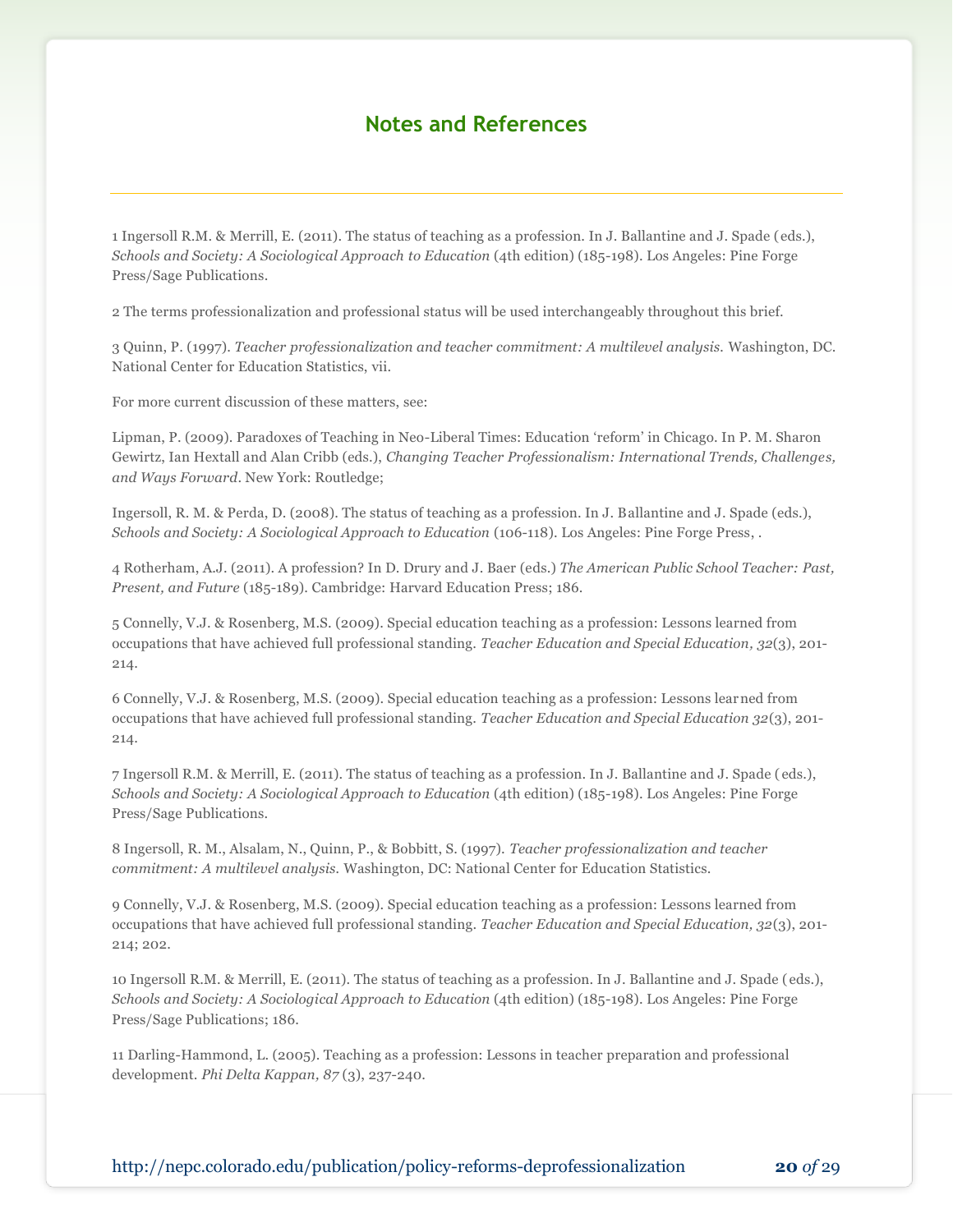12 Martinez, D.M., Desiderio, M. F. & Papakonstantinou, A. (2010). Teaching: A job or a profession? The perceptions of educators. *The Educational Forum, 74* (4), 289-296.

13 Etzioni, A. (1969). *The Semi-Professions and Their Organization*. New York: The Free Press;

Harness, M. A. (2012). *Pretending teaching is a profession: Why public school teaching will never be considered a true profession*. Master's Thesis, University of Tennessee. Retrieved February 27, 2013, from http://trace.tennessee.edu/utk\_gradthes/1243.

14 Myers, D. A. (2008). The Teacher as a service professional. *Action in Teacher Education, 30*(1), 4-11; 4.

15 Rothstein, J. (2011). *Review of "Learning About Teaching*." Boulder, CO: National Education Policy Center. Retrieved February 27, 2013, from http://nepc.colorado.edu/thinktank/review-learning-about-teaching.

16 McCaffrey, D.F., Lockwood, J.R., Koretz, D.M., & Hamilton, L.S. (2003). *Evaluating value-added models for teacher accountability*. Santa Monica: Rand Corporation, 191.

17 Baker, E. L., *et. al*. (2010, August 29) *Problems with the use of student test scores to evaluate teachers*, EPI briefing paper #278. Washington, DC: Economic Policy Institute.

18 Milner, H.R. (2010). *Review of "Teacher Evaluation 2.0."* Boulder, CO: National Education Policy Center. Retrieved February 27, 2013, from http://nepc.colorado.edu/thinktank/review-teach-eval-TNTP.

19 Briggs, D. & Domingue, B. (2011). *Due diligence and the evaluation of teachers.* Boulder, CO: National Education Policy Center. Retrieved October 9, 2012, from http://nepc.colorado.edu/publication/due-diligence.

20 Milner, H.R. (2013). Analyzing poverty, learning, and teaching through a critical race theory lens. *Review of Research in Education 37*(1)*,* 1-53;

Noguera, P.A. & Wells, L. (2011). The politics of school reform: A broader and bolder approach for Newark. *Berkeley Review of Education, 2*(1), 5-25.

21 Durso, C.S. (2012). *An analysis of the use and validity of test-based teacher evaluations reported by the Los Angeles Times: 2011.* Boulder, CO: National Education Policy Center, ii. Retrieved February 27, 2013, from http://nepc.colorado.edu/publication/analysis-la-times-2011.

22 Harris, D. N. (2010). *Value-added measures of education performance: Clearing away the smoke and mirrors.* Stanford, CA: PACE, 2.

23 Milner, H.R. (2013). Analyzing poverty, learning, and teaching through a critical race theory lens. *Review of Research in Education 37*(1)*,* 1-53;

Tate, W.F. (2008). "Geography of opportunity": Poverty, place, and educational outcomes. *Educational Researcher 37*(7), 397-411.

24 Amrein-Beardsley, A. (2008). Methodological concerns about the education value-added assessment system. *Educational Researcher, 37*(2), 65-75.

25 Mathis, W. (2012). *Research-based options for education policymaking—Section 1: Teacher Evaluation*. Boulder, CO: National Education Policy Center,1. Retrieved February 27, 2013, from http://nepc.colorado.edu/publication/options.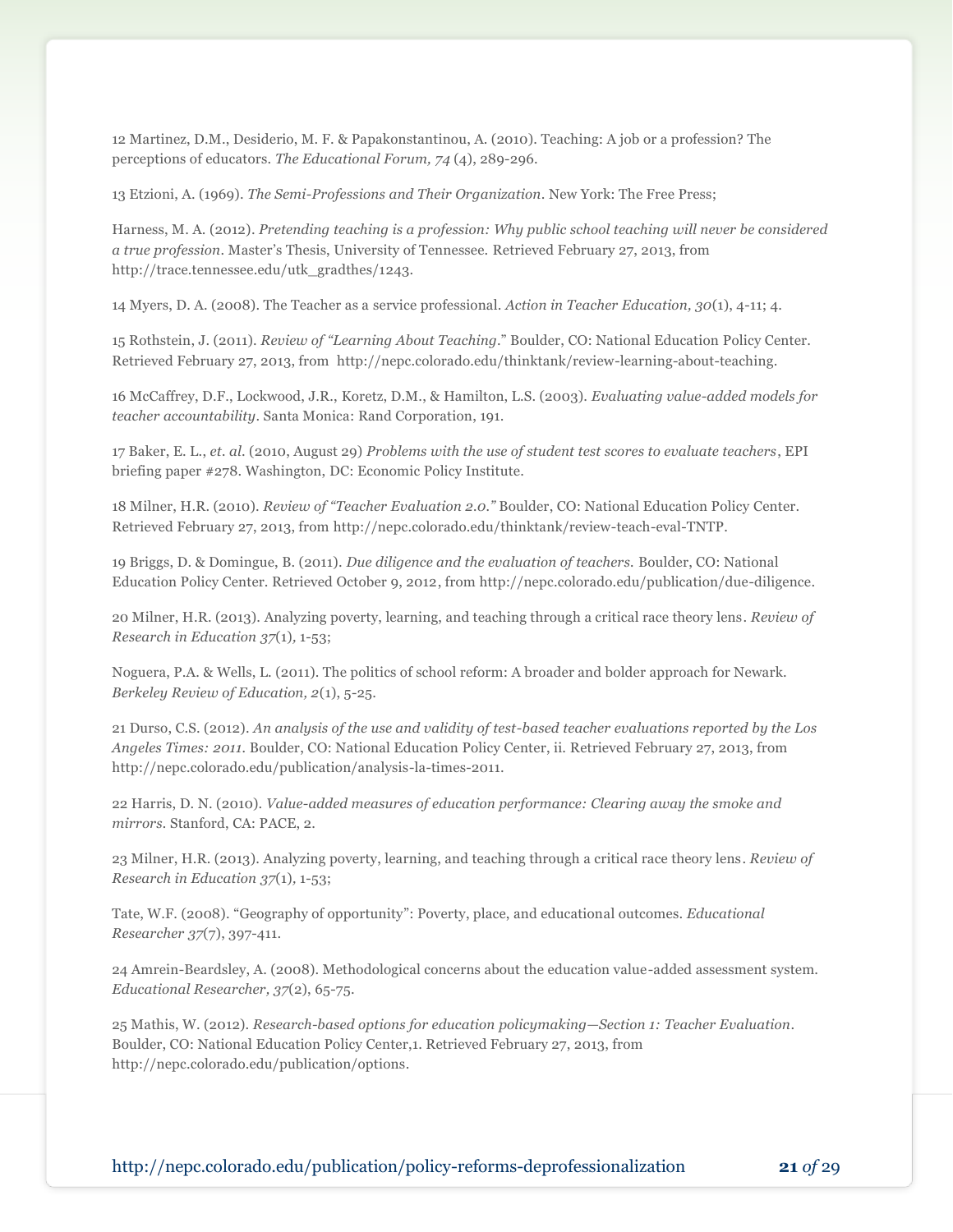26 Briggs, D. & Domingue, B. (2011). *Due diligence and the evaluation of teachers.* Boulder, CO: National Education Policy Center. Retrieved October 9, 2012, from http://nepc.colorado.edu/publication/due-diligence.

27 Kennedy, M.M. (2010). Attribution error and the quest for teacher quality. *Educational Researcher, 39*(8), 591- 598.

28 Sanders, W. L. & Horn, S. P. (1998). Research findings from the Tennessee value-added assessment system (TVAAS) database: Implications for educational evaluation and research. *Journal of Personnel Evaluation in Education, 12*(3), 247-256.

For more current literature on this topic, see:

Durso, C S. (2012). *An analysis of the use and validity of test-based teacher evaluations reported by the Los Angeles Times: 2011.* Boulder, CO: National Education Policy Center. Retrieved February 27, 2013, from http://nepc.colorado.edu/publication/analysis-la-times-2011;

Hill, H. C., Kapitula, L., & Umland, K. (2011). A validity argument approach to evaluating teacher value-added scores. *American Educational Research Journal*, *48*(3), 794-831;

Briggs, D. & Domingue, B. (2011). *Due diligence and the evaluation of teachers.* Boulder, CO: National Education Policy Center. Retrieved October 9, 2012, from http://nepc.colorado.edu/publication/due-diligence;

Koedel, C. & Betts, J. R. (2011). Does student sorting invalidate value-added models of teacher effectiveness? An extended analysis of the Rothstein critique. *Education Finance and Policy*, *6*(1), 18-42.

29 Zurawsky, C. (2004). Teachers matter: Evidence from value-added assessments. *Research Points, 2*(2), 1-4; 1.

30 McCaffrey, D.F., Lockwood, J.R., Koretz, D.M., & Hamilton, L.S. (2003). *Evaluating value-added models for teacher accountability*. Santa Monica: Rand Corporation, 191, xii.

31 Sanders, W. L. & Horn, S. P. (1998). Research findings from the Tennessee value-added assessment system (TVAAS) database: Implications for educational evaluation and research. *Journal of Personnel Evaluation in Education, 12*(3), 247-256; 247.

For more current literature on this topic, see

Durso, C.S. (2012). *An analysis of the use and validity of test-based teacher evaluations reported by the Los Angeles Times: 2011.* Boulder, CO: National Education Policy Center. Retrieved February 27, 2013, from http://nepc.colorado.edu/publication/analysis-la-times-2011;

Hill, H. C., Kapitula, L., & Umland, K. (2011). A validity argument approach to evaluating teacher value-added scores. *American Educational Research Journal*, *48*(3), 794-831;

Briggs, D. & Domingue, B. (2011). *Due diligence and the evaluation of teachers.* Boulder, CO: National Education Policy Center. Retrieved October 9, 2012, from http://nepc.colorado.edu/publication/due-diligence;

Koedel, C. & Betts, J. R. (2011). Does student sorting invalidate value-added models of teacher effectiveness? An extended analysis of the Rothstein critique. *Education Finance and Policy*, *6*(1), 18-42.

32 Mathis, W. (2012). *Research-based options for education policymaking—Section 1: Teacher Evaluation*. Boulder, CO: National Education Policy Center,2. Retrieved February 27, 2013, from http://nepc.colorado.edu/publication/options.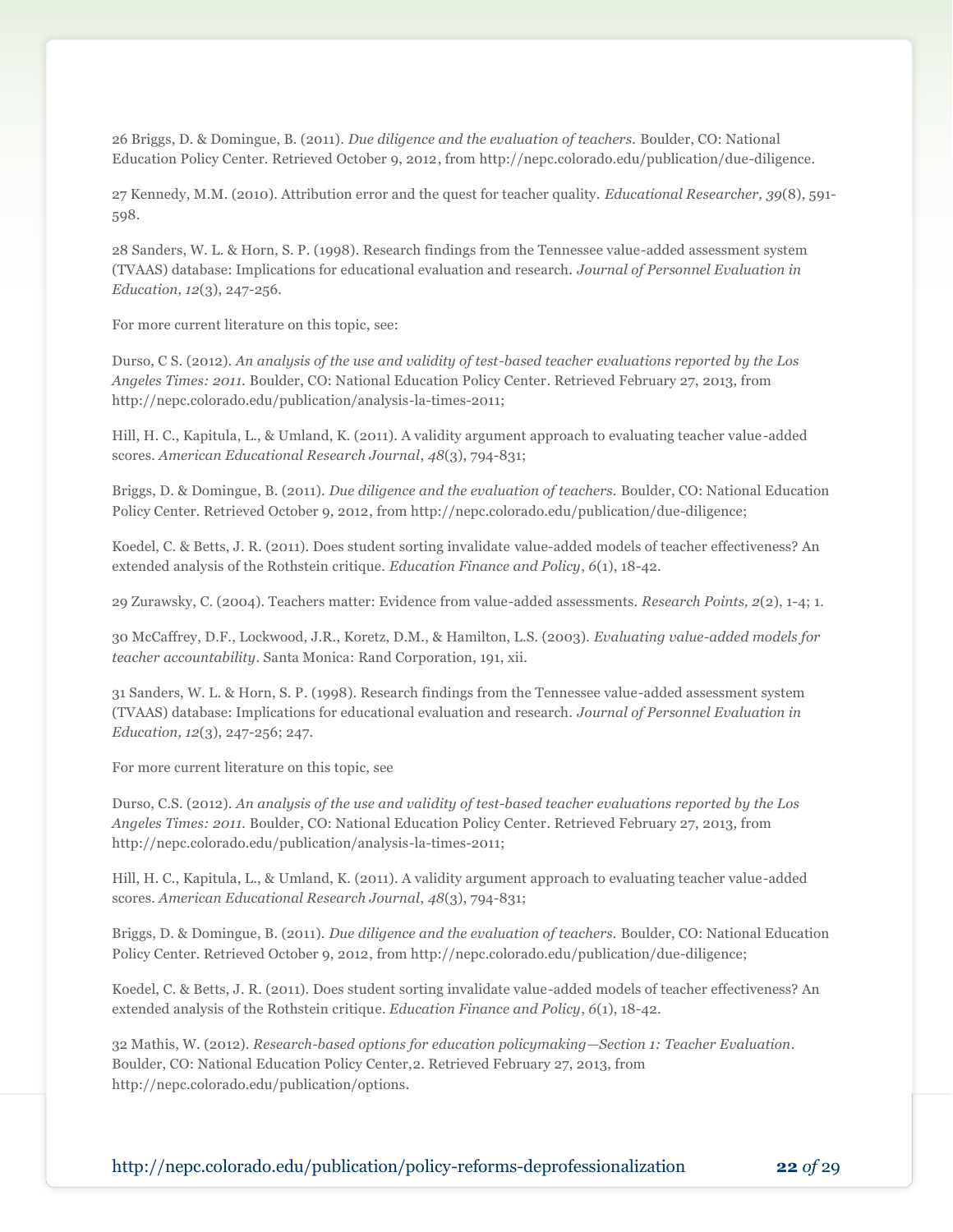33 Durso, C.S. (2012). *An analysis of the use and validity of test-based teacher evaluations reported by the Los Angeles Times: 2011.* Boulder, CO: National Education Policy Center, ii. Retrieved February 27, 2013, from http://nepc.colorado.edu/publication/analysis-la-times-2011.

34 Williamson, B. & Morgan. J. (2009). Educational reform, enquiry-based learning and the re-professionalization of teachers. *Curriculum Journal*, 20(3), 287-304; 292.

35 Ladson-Billings, G. (2006). From the achievement gap to the education debt: Understanding achievement in U.S. schools. *Educational Researcher, 35*(7), 3-12;

Milner, H.R. (2012). Beyond a test score: Explaining opportunity gaps in educational practice. *Journal of Black Studies 43*(6), 693-718.

36 Ladson-Billings, G. (2006). From the achievement gap to the education debt: Understanding achievement in U.S. schools. *Educational Researcher, 35*(7), 3-12;

Milner, H.R. (2012). Beyond a test score: Explaining opportunity gaps in educational practice. *Journal of Black Studies 43*(6), 693-718.

37 Gay, G. (2010). *Culturally responsive teaching: Theory, research, and practice* (2nd edition). New York: Teachers College Press;

Howard, T.C. (2010). *Why race and culture matter in schools: Closing the achievement gap in America's classrooms*. New York: Teachers College Press;

Ladson-Billings, G. (2009). *The dreamkeepers: Successful teachers of African American children* (2nd edition). San Francisco: Jossey-Bass;

Milner, H.R. (2010). *Start where you are but don't stay there: Understanding diversity, opportunity gaps, and teaching in today's classrooms*. Cambridge: Harvard Education Press.

38 Delpit, L. (2012). *Multiplication is for White people: Raising expectations for other people's children*. New York: The New Press.

*School dependence* means some students rely on educational institutions more than other students for academic, social, and emotional development.

39 Mathis, W. (2012). *Research-based options for education policymaking—Section 1: Teacher Evaluation*. Boulder, CO: National Education Policy Center. Retrieved February 27, 2013, from http://nepc.colorado.edu/publication/options.

40 Williamson, B. & Morgan. J. (2009). Educational reform, enquiry-based learning and the re-professionalization of teachers. *Curriculum Journal*, 20(3), 287-304;

Camp, E. M. & Oesterreich, H. A. (2010). Uncommon teaching in commonsense times: A case study of a critical multicultural educator & the academic success of diverse student populations. *Multicultural Education, 17*(2), 20- 26.

41 Durso, C.S. (2012). *An analysis of the use and validity of test-based teacher evaluations reported by the Los Angeles Times: 2011.* Boulder, CO: National Education Policy Center. Retrieved February 27, 2013, from http://nepc.colorado.edu/publication/analysis-la-times-2011.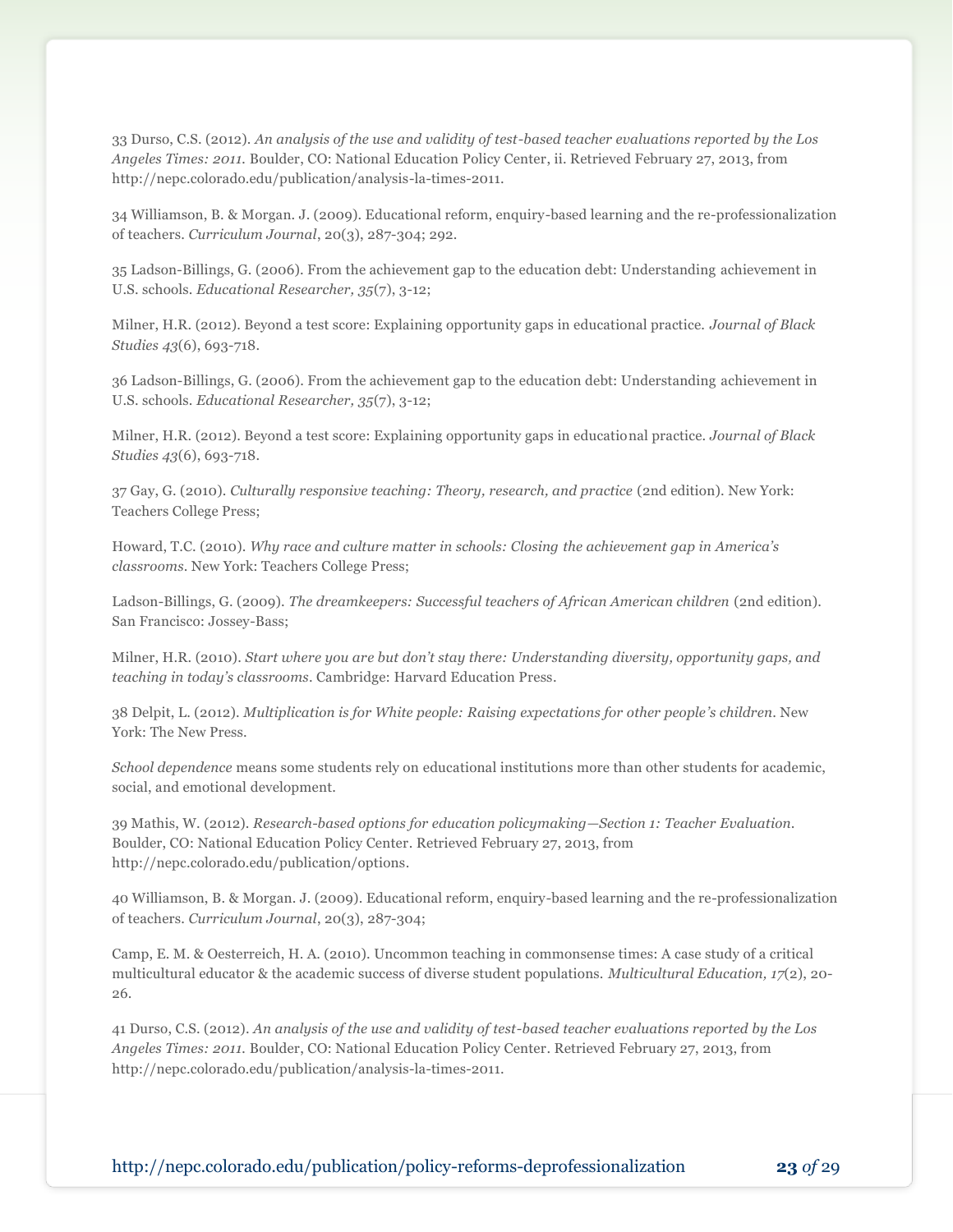42 Milner, H.R. (2010). *Review of "Teacher Evaluation 2.0."* Boulder, CO: National Education Policy Center. Retrieved February 27, 2013, from http://nepc.colorado.edu/thinktank/review-teach-eval-TNTP.

43 Apple, M.W. & King, N. (1990). Economics and control in everyday school life. In M.W.

Apple, *Ideology and curriculum.* New York: Routledge.

44 Firestone, W. A., Schorr, R. Y., & Monfils, L. F. (2004). T*he ambiguity of teaching to the test: Standards, assessment, and educational reform.* Mahwah, NJ: Erlbaum;

Vogler, K. E. (2005). Impact of an accountability examination on Tennessee social studies teachers ' instructional practices. *Research in the Schools, 12* (2), 41-55;

Volger, K.E. (2006). Impact of high-stakes testing on teachers. Faculty working paper, College of Education, University of South Carolina;

Crocco, M.S. & Costigan, A.T. (2007). The narrowing of curriculum and pedagogy in the age of accountability: Urban educators speak out. *Urban Education, 42*, 512-535;

Franklin, C. A., & Snow-Gerono, J. L. (2007). Perceptions of teaching in an environment of standardized testing: Voices from the field. *The Researcher, 21*(1), 2-21;

Mertler, C. (2010). Teachers' Perceptions of the influence of *No child left behind* on classroom practices. *Current Issues in Education*, 13(3). Retrieved February 27, 2013, from http://cie.asu.edu/ojs/index.php/cieatasu/article/view/392.

45 Mendes, E. (2010, August 25). U.S. parents want teachers paid on quality, student outcomes. *Gallup Politics*  (Gallup, Inc., website). Retrieved February 27, 2013 from http://www.gallup.com/poll/142664/parents-teachers-paid-quality-student-outcomes.aspx.

46 CRCT Cheating (2012). *Atlanta Journal Constitution* (newspaper website). Retrieved February 27, 2013, from http://projects.ajc.com/topics/metro/schools/crct-cheating-investigation/.

47 Amrein-Beardsley, A., Berliner, D., & Rideau, S. (2010, June 30) Cheating in the first, second, and third degree: Educators' responses to high-stakes testing. *Education Policy Analysis Archives, 18* (14); 1. Retrieved February 27, 2013, from http://epaa.asu.edu/ojs/article/view/714.

48 Vasquez Heilig, J., Cole, H. & Springel, M. (2011). Alternative certification and Teach For America: The search for high quality teachers. *Kansas Journal of Law and Public Policy*, 20(3), 388-412; 388.

49 Vasquez Heilig, J., Cole, H. & Springel, M. (2011). Alternative certification and Teach For America: The search for high quality teachers. *Kansas Journal of Law and Public Policy*, 20(3), 388-412; 389.

50 Constantine, J., Player, D., Silva, T., Hallgren, K., Grider, M., & Deke, J. (2009). *An evaluation of teachers trained through different routes to certification: Final report.* Princeton, NJ: Mathematica Policy Research, Inc.;

Glass, G.V (2008). *Alternative certification of teachers*. Boulder, CO: National Education Policy Center. Retrieved October 10, 2012 from http://nepc.colorado.edu/publication/alternative-certfication-of-teachers.

51 Beginning in the late 1980s, alternative teacher "education" programs, such as Teach for America and Teach Tennessee, have increased their visibility and relevance in U.S society. Debates that focus on whether there should be alternative teacher-certification programs are somewhat obsolete. Alternative teacher education programs will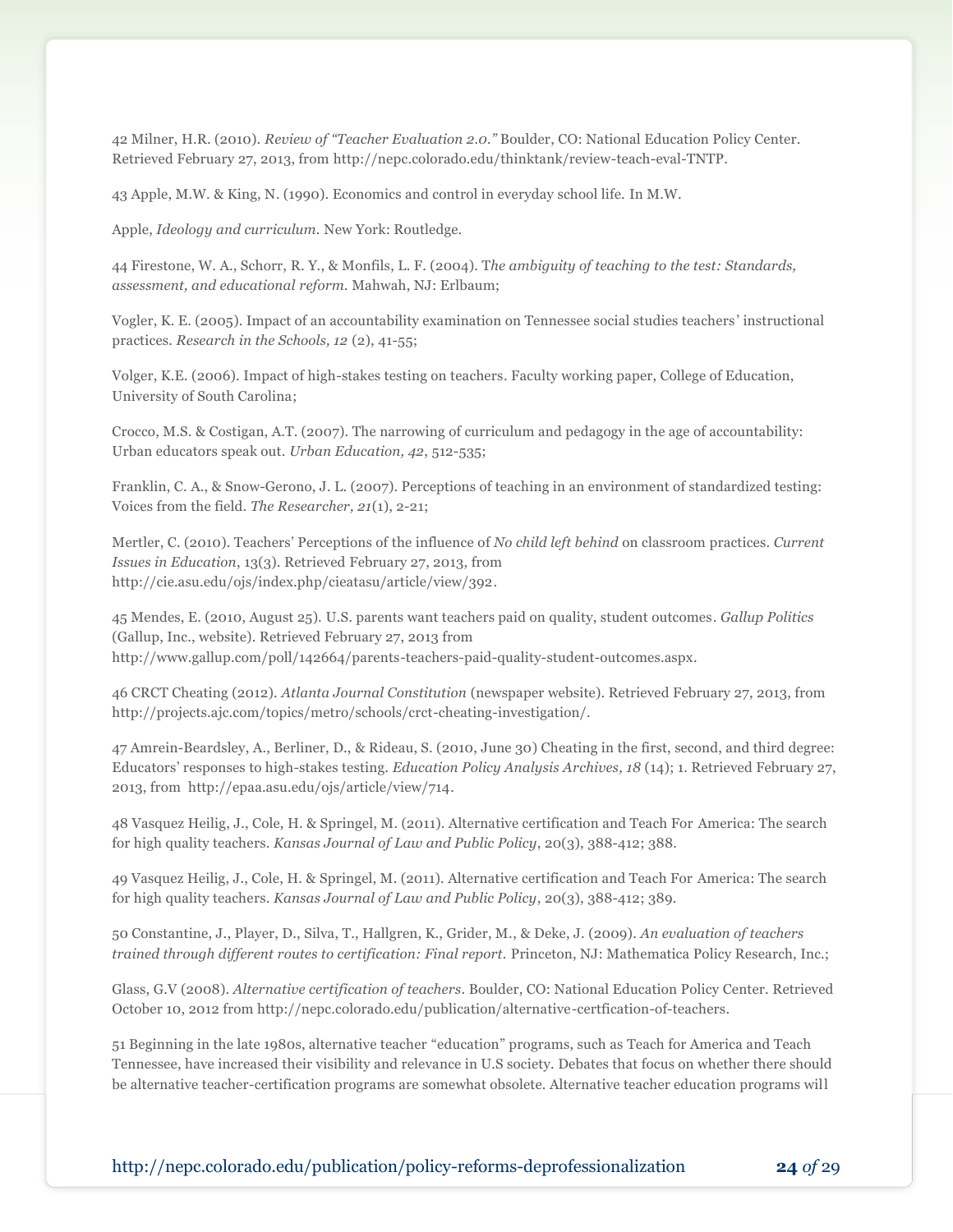likely be permanent, and politicians, researchers, parents and others have shifted the discourse from whether they should exist to evaluating their effectiveness compared with traditional programs.

52 Zeichner, K. (2006). Reflections of a university-based teacher educator on the future of college-and universitybased teacher education. *Journal of Teacher Education, 57*(3), 326-340; 330.

53 Vasquez Heilig, J. & Jez, S. J. (2010). *Teach For America: A review of the evidence.* Boulder, CO: National Education Policy Center. Retrieved June 14, 2012, from http://nepc.colorado.edu publication/teach-for-america.

54 Applicant prerequisites (2012). Teach For America (website). Retrieved February 27, 2013, from http://www.teachforamerica.org/why-teach-for-america/how-to-apply/applicant-prerequisites#gpa.

55 Enlisting committed individuals (2012) Teach For America (website). Retrieved February 27, 2013, from http://www.teachforamerica.org/our-mission/enlisting-committed-individuals.

#### 56 See

Teach For America (2012, June 19). Teach For America to bring a record 10,000 teachers to nation's highest-need classrooms in 2012 (press release). Retrieved February 27, 2013, from http://www.teachforamerica.org/press-room/press-releases/2012/teach-america-bring-record-10000-teachersnation%E2%80%99s-highest-need;

Diversity (2012). Teach For America (website). Retrieved February 27, 2013, from http://www.teachforamerica.org/our-organization/diversity.

57 Rotherham, A.J. (2011). A profession? In D. Drury and J. Baer (eds.), *The American public school teacher: past, present, and future* (185-189). Cambridge: Harvard Education Pess; 189.

58 About Teach For America (2012). Teach For America (press kit). Retrieved February 27, 2013, from http://www.teachforamerica.org/sites/default/files/2012-13\_Press\_Kit\_Updated\_08\_28\_12.pdf.

59 Rotherham, A.J. (2011). A profession? In D. Drury and J. Baer (Eds.) *The American public school teacher: past, present, and future* (185-1890. Cambridge: Harvard Education Press; 189.

60 Laczko-Kerr, I. & Berliner, D. C. (2002). The effectiveness of "Teach for America" and other under-certified teachers on student academic achievement: A case of harmful public policy. *Education Policy Analysis Archives, 10*(37), 1-53. Retrieved February 27, 2013, from http://epaa.asu.edu/ojs/article/view/316.

61 Laczko-Kerr, I. & Berliner, D. C. (2002). The effectiveness of "Teach for America" and other under-certified teachers on student academic achievement: A case of harmful public policy. *Education Policy Analysis Archives, 10*(37), 1-53. Retrieved February 27, 2013, from http://epaa.asu.edu/ojs/article/view/316.

Also, see

Vasquez Heilig, J. & Jez, S. J. (2010). *Teach For America: A review of the evidence.* Boulder, CO: National Education Policy Center. Retrieved June 14, 2012, from http://nepc.colorado.edu publication/teach-for-america.

62 Milner, H.R. (2010). *Review of "Teacher Evaluation 2.0."* Boulder, CO: National Education Policy Center. Retrieved February 27, 2013, from http://nepc.colorado.edu/thinktank/review-teach-eval-TNTP.

63 Veltri, B. T. (2008). Teaching or service?: The site-based realities of Teach for America teachers in poor, urbanschools. *Education and Urban Society, 40*(5), 511-542; 537.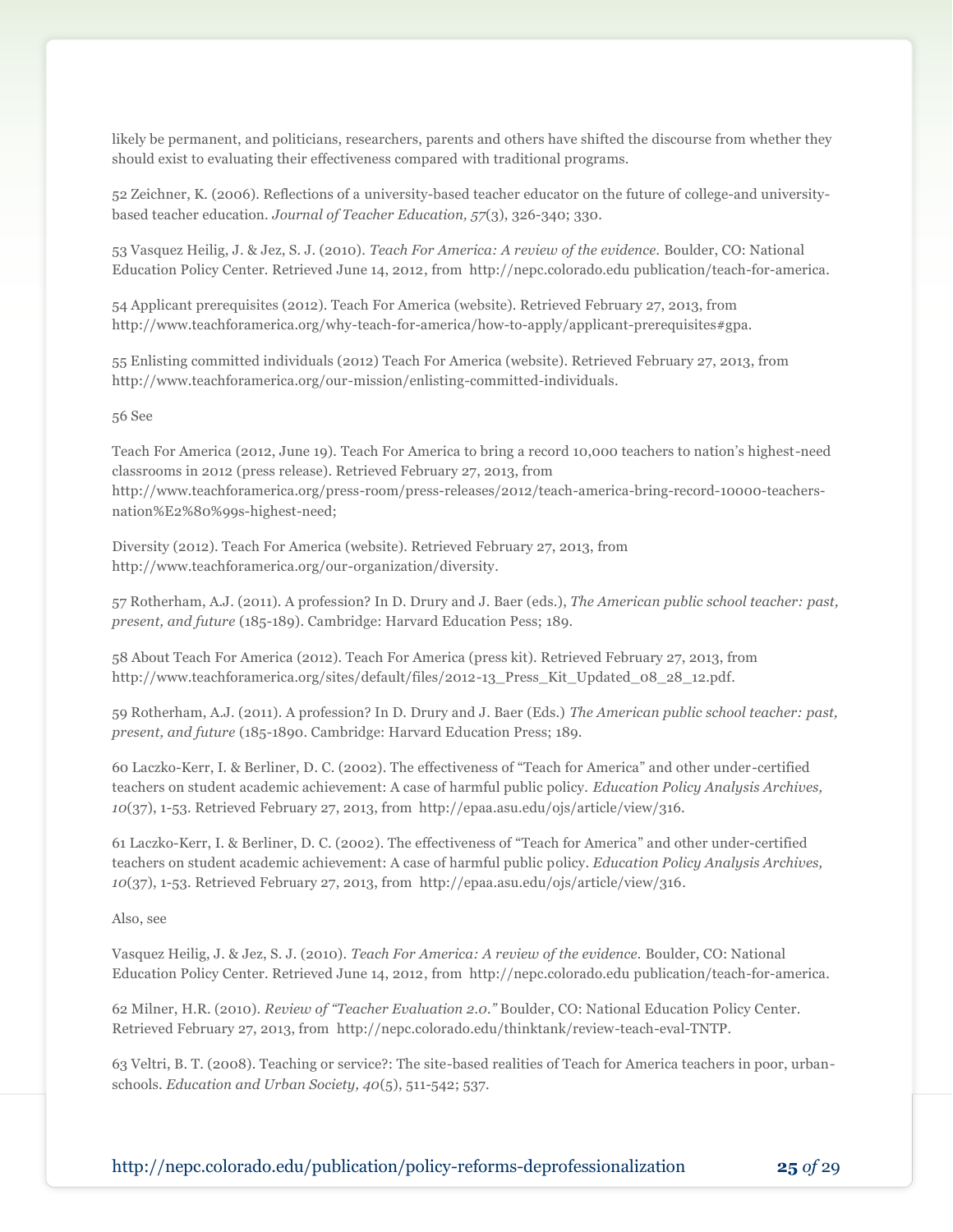64 Darling-Hammond, L. (1994). Who will speak for our children? How 'Teach for America' hurts urban schools and students. *Phi Delta Kappan, 26* (1), 21-34; 22.

65 Vasquez Heilig, J. & Jez, S. J. (2010). *Teach For America: A review of the evidence.* Boulder, CO: National Education Policy Center. Retrieved June 14, 2012, from http://nepc.colorado.edu publication/teach-for-america.

66 2013 best education schools (2013). *U.S. News and World Report* (website). Retrieved February 27, 2013, from http://grad-schools.usnews.rankingsandreviews.com/best-graduate-schools/top-education-schools.

67 Tuition and fees (2013). Vanderbilt University, Peabody College (website). Retrieved February 27, 2013, from http://peabody.vanderbilt.edu/admin-offices/registrar/tuition\_and\_fees.php;

Secondary education + teacher licensure coursework (2012). Vanderbilt University, Peabody College (website). Retrieved February 27, 2013, from

http://peabody.vanderbilt.edu/departments/tl/graduate\_programs/masters\_program\_med/masters\_degree\_tea cher\_licensure/secondary\_education\_teacher\_licensure.php.

68 Veltri, B. T. (2008). Teaching or service?: The site-based realities of Teach for America teachers in poor, urban schools. *Education and Urban Society, 40*(5), 511-542; 535.

69 Vasquez Heilig, J. & Jez, S. J. (2010). *Teach For America: A review of the evidence.* Boulder, CO: National Education Policy Center. Retrieved June 14, 2012, from http://nepc.colorado.edu publication/teach-for-america.

70 Darling-Hammond, L. (1994). Who will speak for our children? How 'Teach for America' hurts urban schools and students. *Phi Delta Kappan, 26* (1), 21-34; 23.

71 Compensation and Benefits (2012). Teach For America (website). Retrieved February 27, 2013, from http://www.teachforamerica.org/why-teach-for-america/compensation-and-benefits;

Training and Support (2012). Teach For America (website). Retrieved February 27, 2013, from http://www.teachforamerica.org/why-teach-for-america/training-and-support.

72 Darling-Hammond, L. (1994). Who will speak for our children? How 'Teach for America' hurts urban schools and students. *Phi Delta Kappan, 26* (1), 21-34; 22.

Also, see

Heilig, J. & Jez, S. J. (2010). *Teach For America: A review of the evidence.* Boulder, CO: National Education Policy Center. Retrieved June 14, 2012, from http://nepc.colorado.edu publication/teach-for-america.

73 Veltri, B. T. (2008). Teaching or service?: The site-based realities of Teach for America teachers in poor, urbanschools. *Education and Urban Society, 40*(5): 511-542, 533.

74 Enlisting committed individuals (2012) Teach For America (website). Retrieved February 27, 2013, from http://www.teachforamerica.org/our-mission/enlisting-committed-individuals.

75 Darling-Hammond, L. (2010). *The flat world and education: How America's commitment to equity will determine our future*. New York: Teachers College Press.

76 Mathis stressed that "high-stakes evaluations based in substantial part on students' test scores narrow the curriculum by diminishing or pushing out non-tested subjects, knowledge, and skills."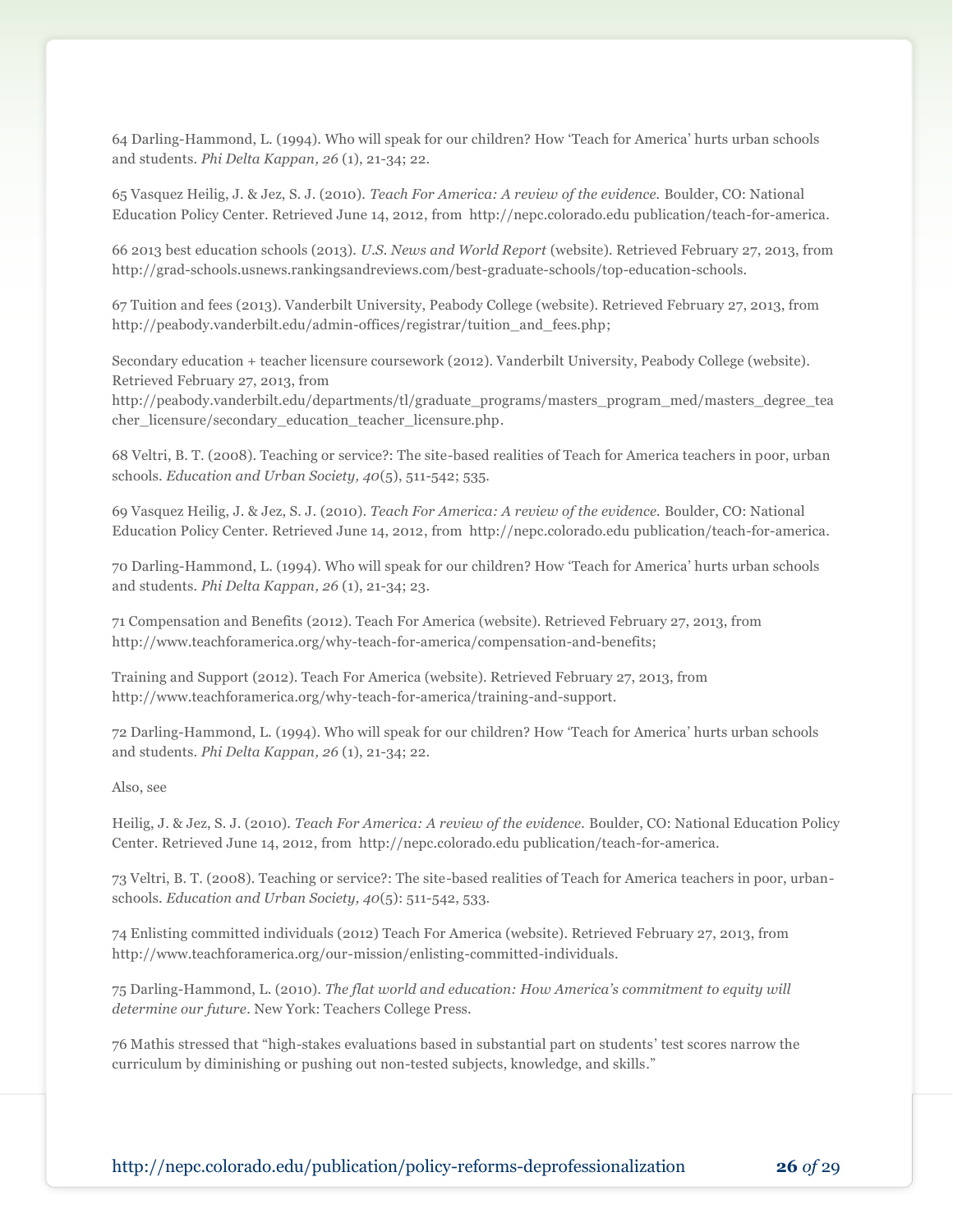Mathis, W. (2012). *Research-based options for education policymaking—Section 1: Teacher Evaluation*. Boulder, CO: National Education Policy Center, 3. Retrieved February 27, 2013, from http://nepc.colorado.edu/publication/options.

At present, 45 states in the U.S. have formally adopted the Common Core Standards (http://www.corestandards.org/). According to the website, an important aim of the Common Core Standards Movement is to ensure that:

The standards clearly communicate what is expected of students at each grade level. This will allow our teachers to be better equipped to know exactly what they need to help students learn and establish individualized benchmarks for them. The Common Core State Standards focus on core conceptual understandings and procedures starting in the early grades, thus enabling teachers to take the time needed to teach core concepts and procedures well—and to give students the opportunity to master them. (Retrieved February 27, 2013, from http://www.corestandards.org/the-standards.)

Few would argue against the idea of providing a conduit for more effective communication between parents and teachers. What is not well communicated and addressed in the Common Core Standards is how to assist teachers in interpreting "common" standards to address uncommon problems in schools. Because there is no empirical data available on the effectiveness of the standards, it is difficult to determine how teachers will address and implement them. Mathis reminded readers that an essential element to understand regarding the implementation of Common Core Standards will be how they are actually used and implemented through instruction in the classroom. See

Mathis, W. (2012). *Research-based options for education policymaking—Section 2: Common Core Standards*. Boulder, CO: National Education Policy Center. Retrieved February 27, 2013, from http://nepc.colorado.edu/publication/options.

In this way, while Common Core Standards may provide broad and conceptual understandings about what will be taught, teachers will need to be educated to understand how to implement the standards in order to ensure that they are addressing the myriad needs students bring into the classroom.

77 Smagorinsky, P., Lakly, A., & Johnson, T. S. (2002). Acquiescence, accommodation, and resistance in learning to teach within a prescribed curriculum. *English Education, 34*(3), 187-211; 199

78 Ede, A. (2006). Scripted curriculum: Is it a prescription for success? *Childhood Education, 83*(1), 29-32; 31.

79 King, K. & Zucker, S. (2005). *Curriculum narrowing.* San Antonio, TX: Pearson Education, Inc. Retrieved February 27, 2013, from

http://www.pearsonassessments.com/NR/rdonlyres/D3362EDE-7F34-447E-ADE4- D4CB2518C2B2/0/CurriculumNarrowing.pdf.

80 Srikantaiah, D. (2009). *How state and federal accountability policies have influenced curriculum and instruction in three states: Common findings from Rhode Island, Illinois, and Washington.* Washington, DC: Center on Education Policy, 2. Retrieved February 27, 2013, from http://www.cepdc.org/displayDocument.cfm?DocumentID=217.

81 Jerald, C.D. (2006). *The hidden costs of curriculum narrowing.* Washington, DC: The Center for Comprehensive School Reform and Improvement, 5. Retrieved February 27, 2013, from http://www.centerforcsri.org/files/CenterIssueBriefAug06.pdf.

82 Cawelti, G. (2006). The side effects of NCLB. *Educational Leadership, 64*(3), 64-68.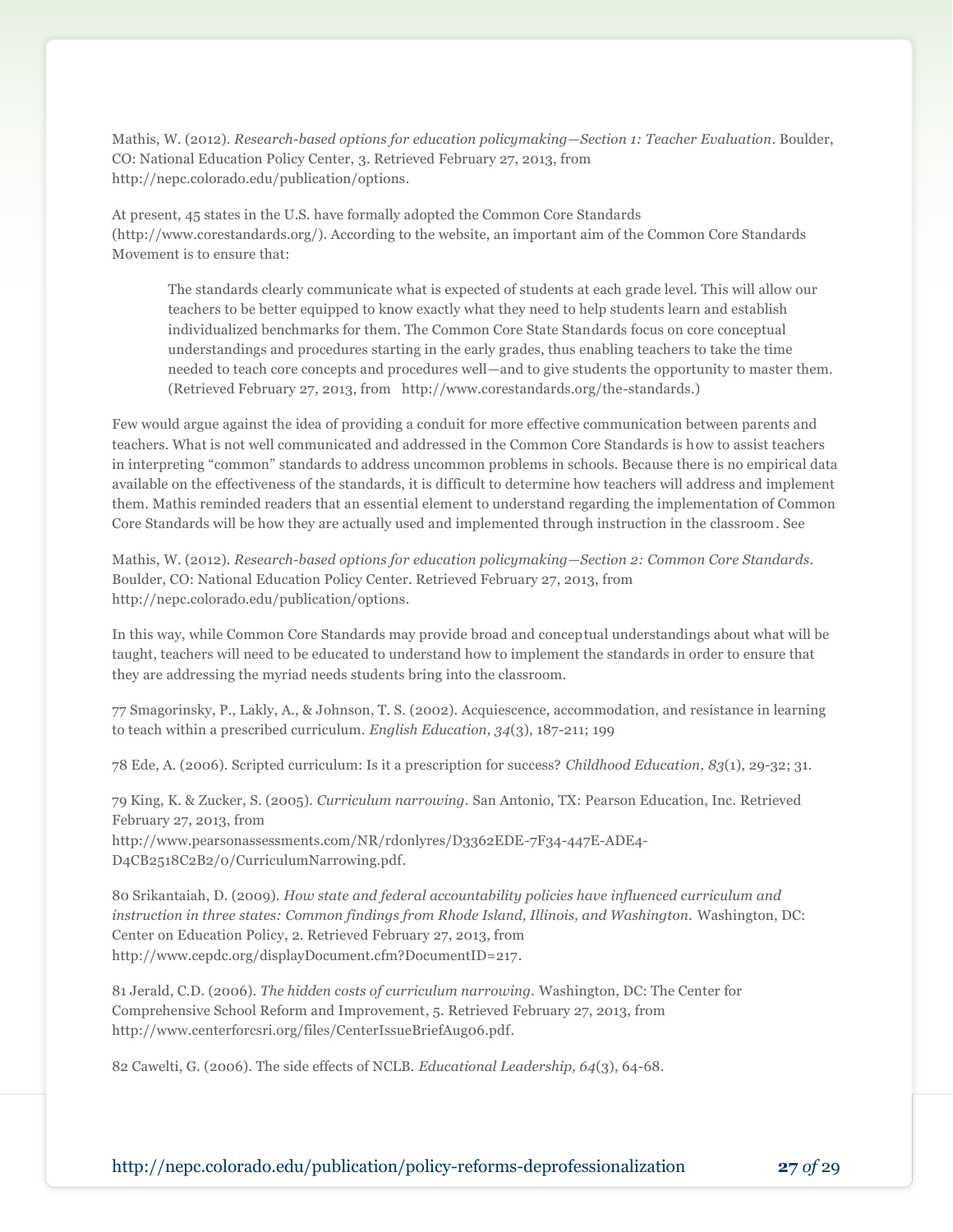83 For a discussion of the de-skilling of teachers, see Wong, J.N. (2006). Control and professional development: Are teachers being deskilled or reskilled within the context of decentralization? *Educational Studies, 32*(1), 17-37.

84 Gay, G. (2010). *Culturally responsive teaching: Theory, research, and practice* (2nd edition). New York: Teachers College Press.

85 For a discussion of the knowledge teachers need to be effective, see

Shulman, L.S (1987). Knowledge and teaching: Foundations of the new reform. *Harvard Educational Review, 19*(2), 4-14.

86 Howard, T.C. (2010). *Why race and culture matter in schools: Closing the achievement gap in America's classrooms*. New York: Teachers College Press;

Milner, H. R. (2010*). Start where you are, but don't stay there: Understanding diversity, opportunity gaps, and teaching in today's classrooms*. Cambridge, MA: Harvard Education Press.

87 Smagorinsky, P., Lakly, A., & Johnson, T. S. (2002). Acquiescence, accommodation, and resistance in learning to teach within a prescribed curriculum. *English Education, 34*(3), 187-211.

Also, see

Westheimer, J. (2011). No child left thinking: Democracy at-risk in American schools. *Colleagues*, *3*(2), 8;

Luke, A., Woods, A., & Dooley, K. (2011). Comprehension as social and intellectual practice: Rebuilding curriculum in low socioeconomic and cultural minority schools. *Theory Into Practice*, *50*(2), 157-164.

88 Smagorinsky, P., Lakly, A., & Johnson, T. S. (2002). Acquiescence, accommodation, and resistance in learning to teach within a prescribed curriculum. *English Education, 34*(3), 187-211; 198-199.

Also, see Westheimer, J. (2011). No child left thinking: Democracy at-risk in American schools. *Colleagues*, *3*(2), 8;

Luke, A., Woods, A., & Dooley, K. (2011). Comprehension as social and intellectual practice: Rebuilding curriculum in low socioeconomic and cultural minority schools. *Theory Into Practice*, *50*(2), 157-164.

89 Apple, M.W. (1986). *Teachers and texts: A political economy of class and gender relations in education*. New York: Routledge;

Au, W. (2011). Teaching under the new Taylorism: High-stakes testing and standardization of the 21st Century curriculum. *Journal of Curriculum Studies, 43*(1), 25-45.

90 Schools are classified as Title 1 and accordingly eligible to receive federal support if 40% or more of students in a school receive free or reduced-price lunch.

91 Bales, B. & Saffold, F. (2011). A new era in the preparation of teachers for urban schools: Linking multiculturalism, disciplinary-based content, and pedagogy. *Urban Education, 46*(5), 953-974.

92 Cawelti, G. (2006). The side effects of NCLB. *Educational Leadership, 64*(3), 64-68.

93 Milner, H.R. (2010). *Start where you are but don't stay there: Understanding diversity, opportunity gaps, and teaching in today's classrooms*. Cambridge: Harvard Education Press.

94 Ede, A. (2006). Scripted curriculum: Is it a prescription for success? *Childhood Education, 83*(1), 29-32.